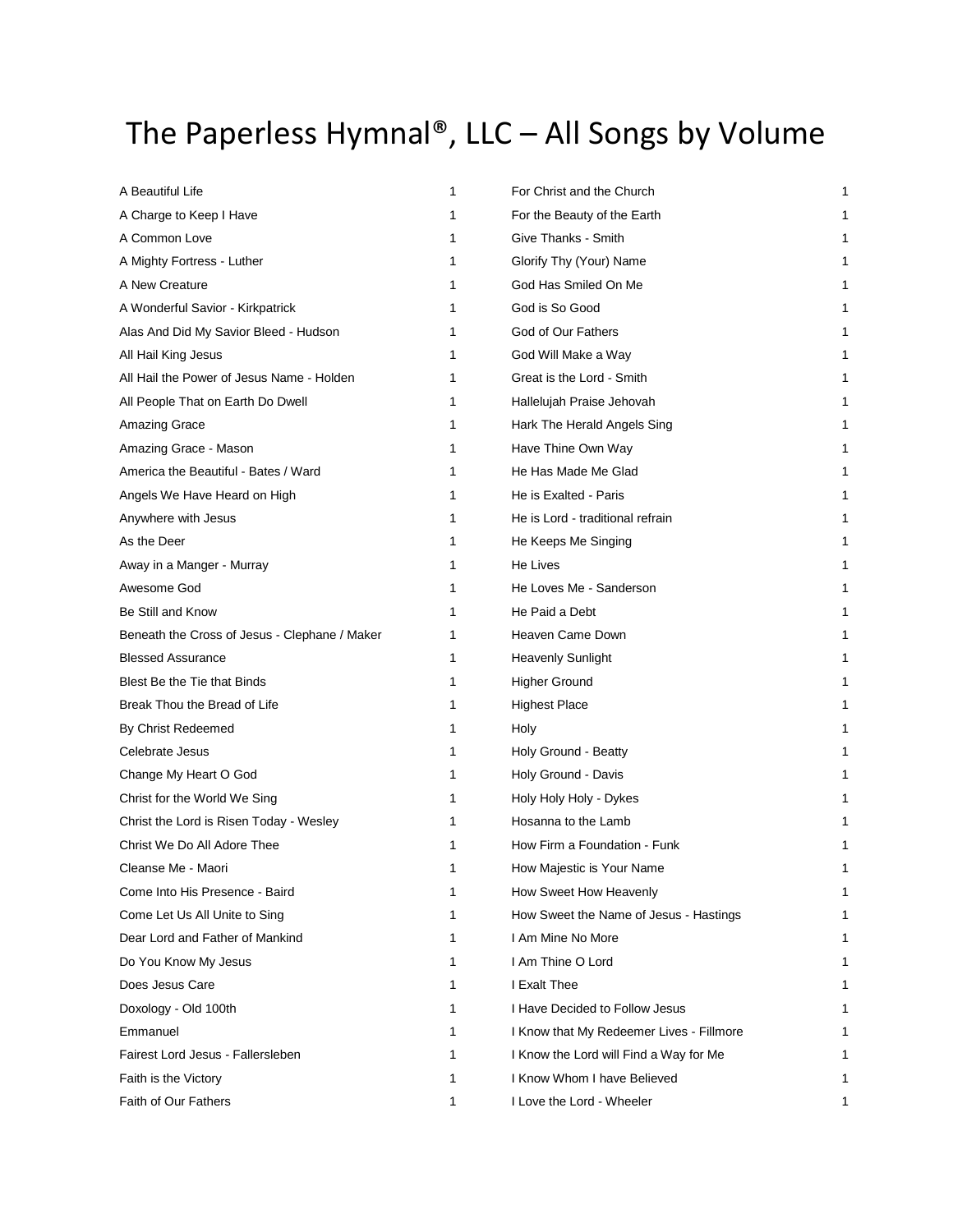| I Love You Lord                             | 1 | Near to the Heart of God                     | 1 |
|---------------------------------------------|---|----------------------------------------------|---|
| I Love You with the Love of the Lord        | 1 | Nothing But the Blood                        | 1 |
| I Sing Praises                              | 1 | O Come All Ye Faithful                       | 1 |
| I Sing the Mighty Power of God - Ellacombe  | 1 | O Come Let Us Adore Him                      | 1 |
| I Stand Amazed                              | 1 | O Holy Night                                 | 1 |
| I Worship You Almighty God                  | 1 | O How He Loves You and Me                    | 1 |
| I'll Be A Friend to Jesus                   | 1 | O Jesus I have Promised                      | 1 |
| I'll Live for Him                           | 1 | O Little Town of Bethlehem - Redner          | 1 |
| In His Presence                             | 1 | O Lord Our Lord - Palmer                     | 1 |
| In Moments Like These                       | 1 | O Master Let Me Walk with Thee               | 1 |
| In the Hour of Trial                        | 1 | O Sacred Head                                | 1 |
| In the Morning of Joy                       | 1 | O Thou Fount of Every Blessing - Nettleton   | 1 |
| It Came Upon the Midnight Clear             | 1 | O to be Like Thee                            |   |
| It Is Well with My Soul                     | 1 | O Worship the King - Haydn                   | 1 |
| Jesus Calls Us - Jude                       | 1 | On Bended Knee                               | 1 |
| Jesus Is Coming Soon                        | 1 | On Jordan's Stormy Banks - McIntosh          | 1 |
| Jesus Keep Me Near the Cross                | 1 | One Day                                      | 1 |
| Jesus Let Us Come To Know You               | 1 | Only in Thee                                 | 1 |
| Jesus Name Above All Names                  | 1 | Open Our Eyes Lord - Cull                    | 1 |
| Joy to the World                            | 1 | Our God He is Alive                          | 1 |
| Joyful Joyful We Adore Thee                 | 1 | Peace Perfect Peace                          | 1 |
| Just As I Am - Bradbury                     | 1 | People Need the Lord (Chorus)                | 1 |
| Kneel at the Cross                          | 1 | Praise Him Praise Him                        | 1 |
| Lamb of God                                 | 1 | Praise the Lord Ye Heavens Adore Him - Mason | 1 |
| Lead Me to Calvary                          | 1 | Praise the Name of Jesus                     | 1 |
| Leaning On the Everlasting Arms             | 1 | Redeemed - Kirkpatrick                       | 1 |
| Let Us Break Bread Together                 | 1 | <b>Restore My Soul</b>                       |   |
| Living for Jesus - Lowden                   | 1 | Rise Up O Men of God - Walter                | 1 |
| Lord Be Glorified                           | 1 | Rise Up O Men of God - Williams              |   |
| Lord I Lift Your Name on High               | 1 | Rock of Ages - Hastings                      | 1 |
| Lord Take Control                           | 1 | Safe in the Arms of Jesus                    | 1 |
| Love Lifted Me                              | 1 | Seek Ye First                                | 1 |
| Low in the Grave He Lay                     | 1 | Servant Song                                 | 1 |
| Majesty - Hayford                           | 1 | Shall We Gather at the River                 | 1 |
| Make Me New (Chorus)                        | 1 | Shine Jesus Shine                            | 1 |
| More Love to Thee O Christ                  | 1 | Shout to the Lord                            | 1 |
| More Precious than Silver                   | 1 | <b>Silent Night</b>                          | 1 |
| Must Jesus Bear the Cross Alone             | 1 | Sing to Me of Heaven                         | 1 |
| My Country Tis of Thee                      | 1 | Softly and Tenderly                          |   |
| My Eyes are Dry                             | 1 | Soon and Very Soon                           |   |
| My Hope is Built on Nothing Less - Bradbury | 1 | Stand Up Stand Up for Jesus - Webb           |   |
| My Life is In You, Lord                     | 1 | Standing on the Promises                     | 1 |
| Nailed to the Cross                         | 1 | Step By Step                                 | 1 |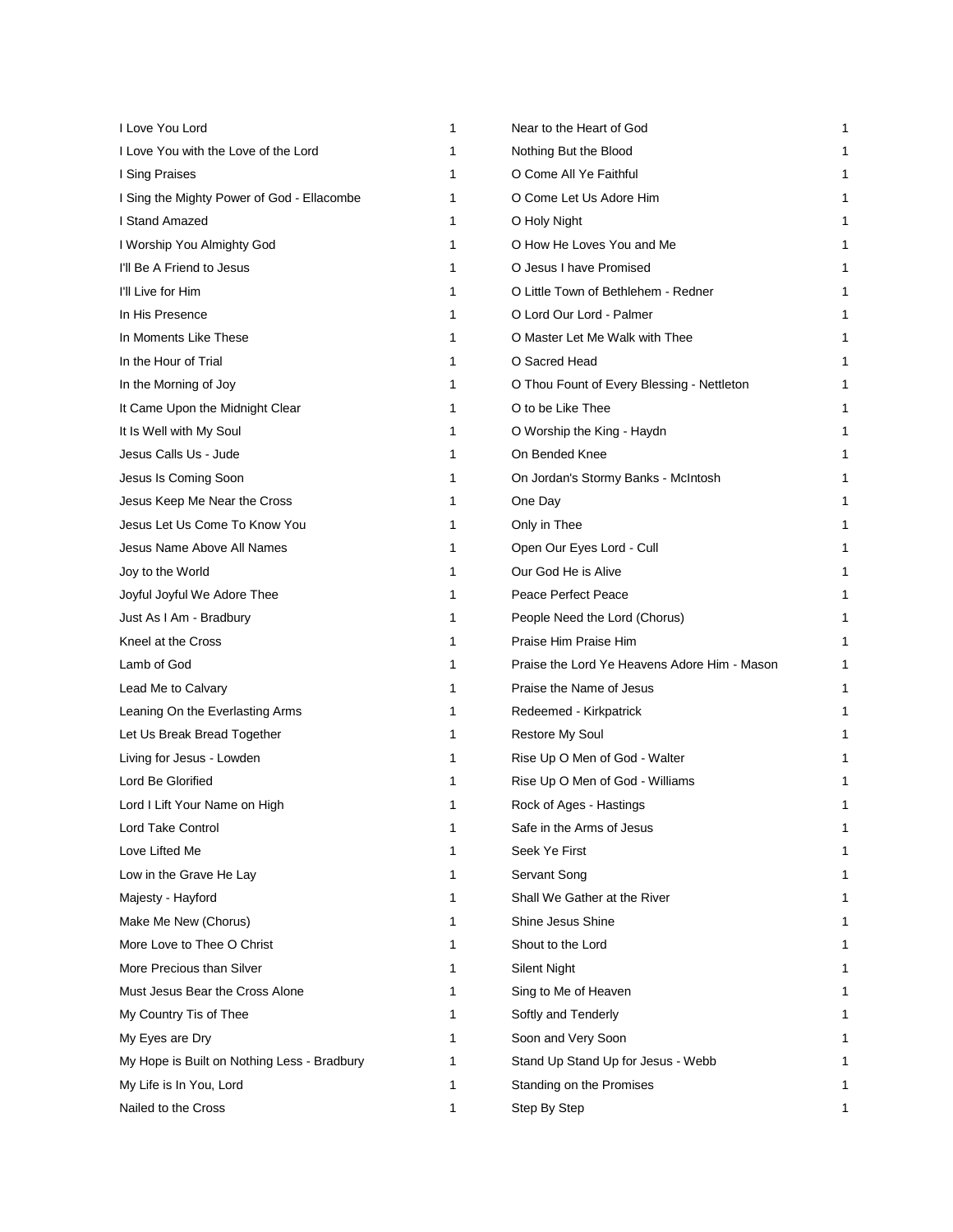| <b>Ten Thousand Angels</b>                 | 1              | Be With Me Lord                            | 2 |
|--------------------------------------------|----------------|--------------------------------------------|---|
| The Bond of Love                           | 1              | Because He Lives - Gaither                 | 2 |
| The Church's One Foundation - Webb         | 1              | <b>Bind Us Together</b>                    | 2 |
| The Church's One Foundation - Wesley       | 1              | Blessed be the Lord God Almighty           | 2 |
| The First Noel                             | 1              | <b>Boundless Love</b>                      | 2 |
| The Gloryland Way                          | 1              | Breathe on Me Breath of God - Jackson      | 2 |
| The Greatest Command                       | 1              | Brethren We Have Met to Worship            | 2 |
| The Lord Bless You and Keep You - Lutkin   | 1              | Burdens are Lifted at Calvary              | 2 |
| The Lord's My Shepherd - Campbell          | 1              | Come Thou Almighty King                    | 2 |
| The Lord's Supper - Teddlie                | 1              | Crown Him with Many Crowns                 | 2 |
| The Old Rugged Cross                       | 1              | Each Step I Take                           | 2 |
| There is a Fountain                        | 1              | Far and Near                               | 2 |
| There's a Fountain Free                    | 1              | <b>Farther Along</b>                       | 2 |
| There's Not a Friend (No Not One)          | 1              | Father Hear the Prayer We Offer            | 2 |
| They'll Know We Are Christians by Our Love | 1              | Flee As a Bird                             | 2 |
| This is the Day - Garrett                  | 1              | Follow Me                                  | 2 |
| Thy Word                                   | 1              | Footsteps of Jesus                         | 2 |
| To God Be the Glory                        | 1              | Gentle Shepherd                            | 2 |
| Trust and Obey                             | 1              | Give Me the Bible                          | 2 |
| Unto the Hills - Purday                    | 1              | Glory to His Name                          | 2 |
| Unto Thee O Lord                           | 1              | God Be With You Till We Meet Again - Tomer | 2 |
| Use Me My Lord                             | 1              | God's Family                               | 2 |
| We Gather Together                         | 1              | Greater is He that is In Me                | 2 |
| We Saw Thee Not                            | 1              | He Gave Me a Song                          | 2 |
| We Sing Praises                            | 1              | He Leadeth Me                              | 2 |
| We're Marching to Zion                     | 1              | He Touched Me                              | 2 |
| Were You There                             | 1              | Here We Are                                | 2 |
| What a Mighty God We Serve                 | 1              | Here We Are But Straying Pilgrims          | 2 |
| What Child is This                         | 1              | He's My King                               | 2 |
| When I Survey the Wondrous Cross - Mason   | 1              | His Grace Reaches Me                       | 2 |
| When My Love to Christ Grows Weak          | 1              | His Name is Wonderful                      | 2 |
| When We All Get to Heaven                  | 1              | Home                                       | 2 |
| Where No One Stands Alone                  | 1              | Home of the Soul - Beazley                 | 2 |
| Why Did My Savior Come to Earth            | 1              | How Great Thou Art                         | 2 |
| Why Keep Jesus Waiting                     | 1              | How Shall the Young Secure Their Hearts    | 2 |
| Wonderful Words of Life                    | 1              | I Believe in a Hill Called Mount Calvary   | 2 |
| Years I Spent in Vanity                    | 1              | I Gave My Life for Thee                    | 2 |
| You Are My All in All                      | 1              | I Keep Falling in Love with Him (Refrain)  | 2 |
| You Are My Hiding Place                    | 1              | I Want to be Ready to Meet Him             | 2 |
| You Are the Song that I Sing               | 1              | I Want to be Where You Are                 | 2 |
| Again the Lord of Light and Life - Arne    | $\overline{c}$ | I Will Sing the Wondrous Story - Bilhorn   | 2 |
| Am I a Soldier of the Cross - McIntosh     | 2              | I'll Be List'ning                          | 2 |
| An Empty Mansion                           | 2              | I'll Fly Away                              | 2 |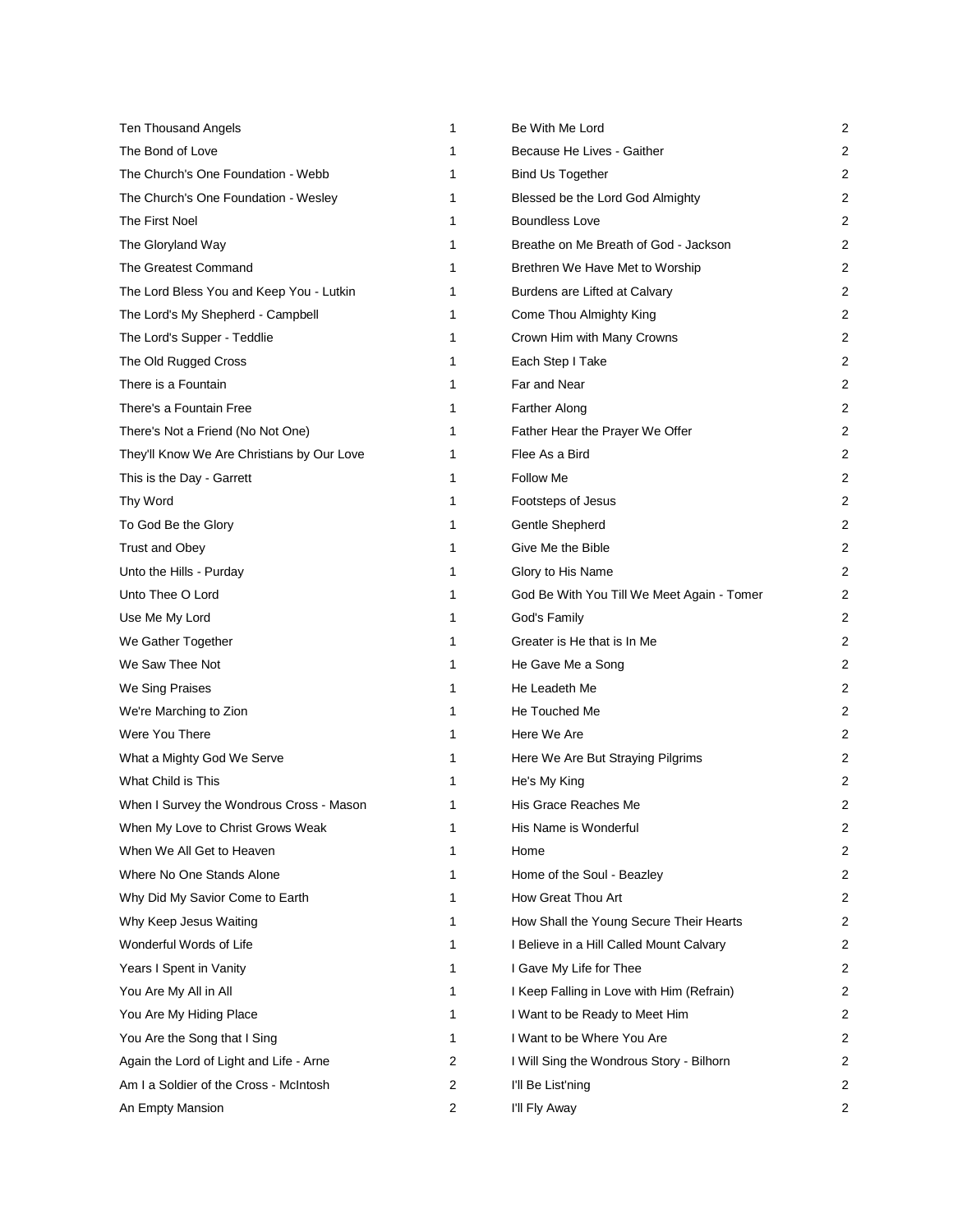| I'll Live in Glory                           | 2 | Thou Art the Way - Welch                      | 2              |
|----------------------------------------------|---|-----------------------------------------------|----------------|
| Immortal Invisible God Only Wise             | 2 | Throw Out the Life Line                       | $\overline{c}$ |
| In Vain In High and Holy Lays                | 2 | Tis Midnight And On Olive's Brow              | $\overline{c}$ |
| Jesus Flow Like a River                      | 2 | To Canaan's Land I'm On My Way                | 2              |
| Jesus Is Tenderly Calling - Stebbins         | 2 | To Christ Be True                             | 2              |
| Jesus Loves Me                               | 2 | Victory in Jesus                              | 2              |
| Jesus Loves the Little Children - Original   | 2 | We Bow Down                                   | 2              |
| Lead Me Gently Home Father                   | 2 | We Bring the Sacrifice of Praise              | 2              |
| Lead On O King Eternal                       | 2 | We Praise Thee O God                          | 2              |
| Lord We Come Before Thee Now                 | 2 | We Will Glorify                               | 2              |
| Majestic Sweetness - Greatorex               | 2 | What a Day That Will Be                       | 2              |
| Mansion Over the Hilltop                     | 2 | When He Comes in Glory By and By              | 2              |
| Master the Tempest is Raging                 | 2 | Where Could I Go                              | 2              |
| More About Jesus                             | 2 | Where He Leads Me I Will Follow               | 2              |
| My Faith Looks Up to Thee                    | 2 | Abide with Me                                 | 3              |
| My God and I                                 | 2 | All the Way My Savior Leads Me                | 3              |
| My Jesus I Love Thee                         | 2 | All Things are Ready                          | 3              |
| <b>Nearer Still Nearer</b>                   | 2 | All to Jesus I Surrender                      | 3              |
| No One Ever Cared for My Like Jesus          | 2 | Angels Are Singing                            | 3              |
| No Tears in Heaven                           | 2 | Angels From the Realms of Glory               | 3              |
| O How I Love Jesus - Bradbury                | 2 | Angry Words                                   | 3              |
| On Jordan's Stormy Banks - O'Kane            | 2 | Awake My Tongue My Tribute Bring              | 3              |
| <b>Onward Christian Soldiers</b>             | 2 | Battle Hymn of the Republic - folk            | 3              |
| Paradise Valley                              | 2 | Be Not Dismayed Whate'er Betide               | 3              |
| <b>Precious Memories</b>                     | 2 | Be Still My Soul                              | 3              |
| Purer in Heart O God                         | 2 | Be Thou My Vision                             | 3              |
| Rejoice in the Lord Always                   | 2 | Bethlehem Galilee Gethsemane                  | 3              |
| Sing and Be Happy                            | 2 | Bless the Name of Jesus                       | 3              |
| Soldiers of Christ Arise - Bradbury          | 2 | Blessed be the Name - Hudson                  | 3              |
| Something Beautiful                          | 2 | Bring Christ Your Broken Life                 | 3              |
| Sunlight                                     | 2 | Come Holy Spirit Dove Divine                  | 3              |
| <b>Sweet Sweet Spirit</b>                    | 2 | Come Holy Spirit Guest Divine                 | 3              |
| Tell His Praise in Song and Story - Moore    | 2 | Come Share the Lord                           | 3              |
| Tell Me the Story of Jesus                   | 2 | Come Thou Fount of Every Blessing - Nettleton | 3              |
| Thank You Lord - Jernigan                    | 2 | Come Thou Long Expected Jesus - Prichard      | 3              |
| The Family of God - Gaither                  | 2 | Come to Jesus                                 | 3              |
| The Lord is in His Holy Temple - Kirkpatrick | 2 | Do Lord                                       | 3              |
| The Way of the Cross                         | 2 | <b>Faithful Love</b>                          | 3              |
| There is a Habitation                        | 2 | Father I Adore You                            | 3              |
| There's a Royal Banner                       | 2 | <b>Father of Mercies</b>                      | 3              |
| There's Something About That Name            | 2 | <b>Freely Freely</b>                          | 3              |
| This is My Father's World                    | 2 | Glorious Things of Thee are Spoken            | 3              |
| This World is Not My Home                    | 2 | Glory for Me - Gabriel                        | 3              |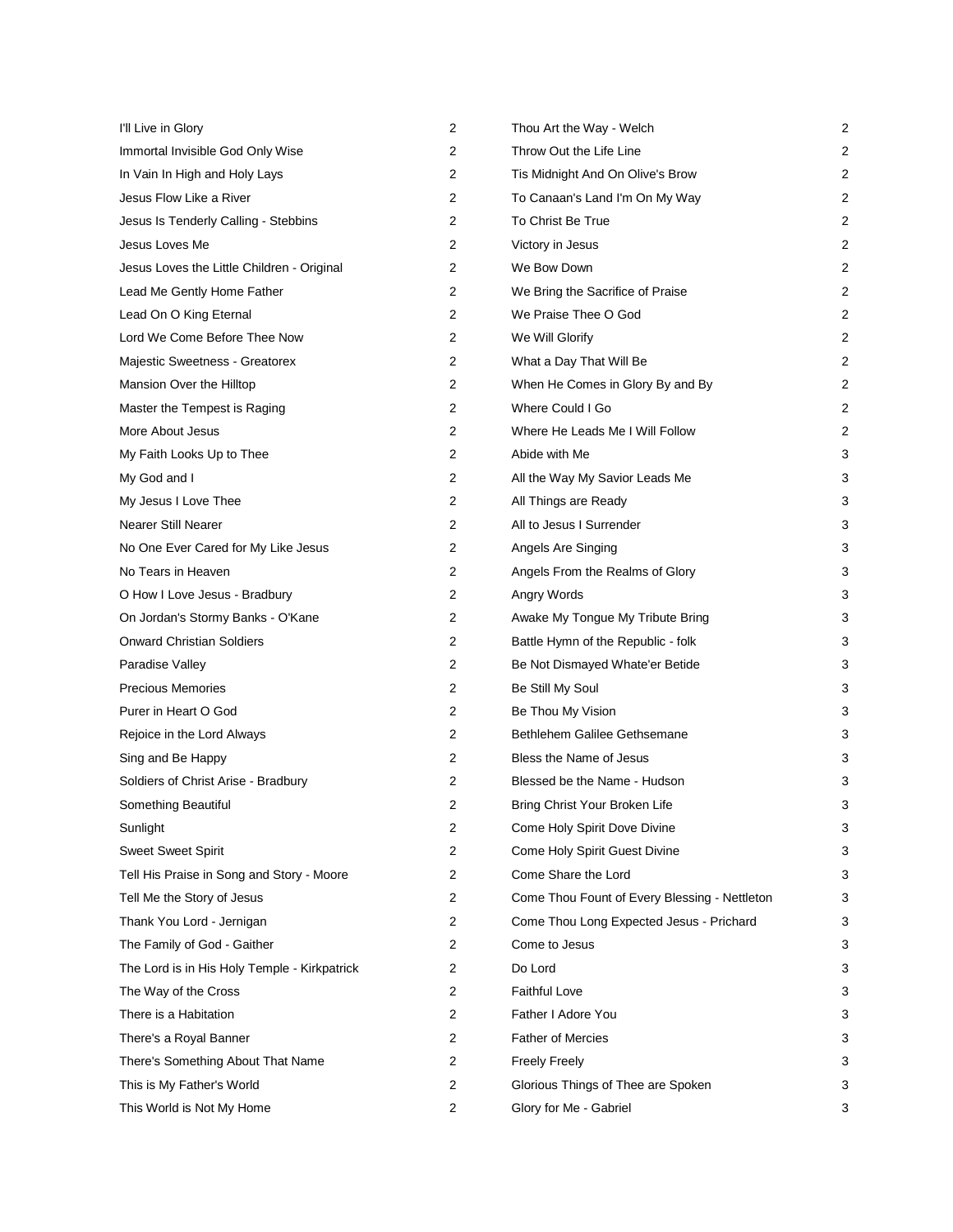| Go Tell It on the Mountain                | 3 | Love One Another - also see Angry Words      | 3 |
|-------------------------------------------|---|----------------------------------------------|---|
| God Bless You Go With God                 | 3 | Marvelous Things                             | 3 |
| God is Calling the Prodigal - Gabriel     | 3 | More Holiness Give Me                        | 3 |
| God's Wonderful People                    | 3 | My Jesus As Thou Wilt                        | 3 |
| Grace Greater Than Our Sin                | 3 | My Sins My Sins My Savior - Jorgenson        | 3 |
| Guide Me O Thou Great Jehovah - Hastings  | 3 | Nearer My God to Thee                        | 3 |
| Guide Me O Thou Great Jehovah - Hughes    | 3 | O Come O Come Emmanuel                       | 3 |
| Hallelujah What A Savior                  | 3 | O for a Faith that Will Not Shrink - Gläser  | 3 |
| Hark the Gentle Voice                     | 3 | O Happy Day - Rimbault                       | 3 |
| <b>Harvest Time</b>                       | 3 | O How Kindly Hast Thou Led Me                | 3 |
| Have You Been to Jesus                    | 3 | O Listen to Our Wondrous Story               | 3 |
| He is Able                                | 3 | O Praise the Lord All Ye Nations             | 3 |
| He Knows Just What I Need                 | 3 | O the Depth and the Riches                   | 3 |
| Hide Me O My Savior                       | 3 | On Zion's Glorious Summit                    | 3 |
| Holy Spirit Light Divine                  | 3 | Ready to Suffer                              | 3 |
| How Long Has It Been                      | 3 | Ring Out the Message                         | 3 |
| I Am Resolved                             | 3 | Rise Up O Church of God - Williams           | 3 |
| I Choose Jesus                            | 3 | Savior Like a Shepherd Lead Us               | 3 |
| I Come to the Garden Alone                | 3 | Son of Man                                   | 3 |
| I have Found a Friend in Jesus            | 3 | Take Time to be Holy                         | 3 |
| I Know that My Redeemer Lives - Rosecrans | 3 | The Lily of the Valley                       | 3 |
| I Love to Tell the Story                  | 3 | The Lord My Shepherd Is - Bradbury           | 3 |
| I Need Thee Every Hour                    | 3 | The Star Spangled Banner                     | 3 |
| I Stand in Awe                            | 3 | There is a Redeemer                          | 3 |
| I Will Bless Thee O Lord                  | 3 | There is No Condemnation                     | 3 |
| I Will Sing of the Mercies of the Lord    | 3 | There is Sunshine in My Soul                 | 3 |
| I'm Not Ashamed to Own My Lord - Gläser   | 3 | There's a Stirring                           | 3 |
| In Heavenly Love Abiding - Mendelssohn    | 3 | Thomas' Song                                 | 3 |
| In Memory of the Savior's Love            | 3 | Tis So Sweet to Trust in Jesus               | 3 |
| In the Cross of Christ I Glory            | 3 | To Us a Child of Hope is Born - Mason        | 3 |
| Is It for Me Dear Savior                  | 3 | Twas on that Hill                            | 3 |
| Is Thy Heart Right with God               | 3 | Wake Up O Sleeper                            | 3 |
| <b>Ivory Palaces</b>                      | 3 | We Have Heard the Joyful Sound - Kirkpatrick | 3 |
| Jesus Is All the World to Me              | 3 | We'll Work Till Jesus Comes                  | 3 |
| Jesus Paid it All - Beazley               | 3 | What a Friend We have in Jesus               | 3 |
| Jesus Paid it All - Grape                 | 3 | When the Crimson Sun is Set                  | 3 |
| Just Over in the Gloryland                | 3 | While Shepherds Watched - Handel             | 3 |
| Let Every Heart Rejoice and Sing          | 3 | Will Your Anchor Hold                        | 3 |
| Let Jesus Come into Your Heart            | 3 | <b>Without Him</b>                           | 3 |
| Let's Just Praise the Lord                | 3 | Wonderful Grace of Jesus                     | 3 |
| Listen to Our Hearts                      | 3 | Wonderful Story of Love                      | 3 |
| Love Divine All Loves Excelling - Zundel  | 3 | Worthy Art Thou                              | 3 |
| Love Made Me Free                         | 3 | A Child of the King                          | 4 |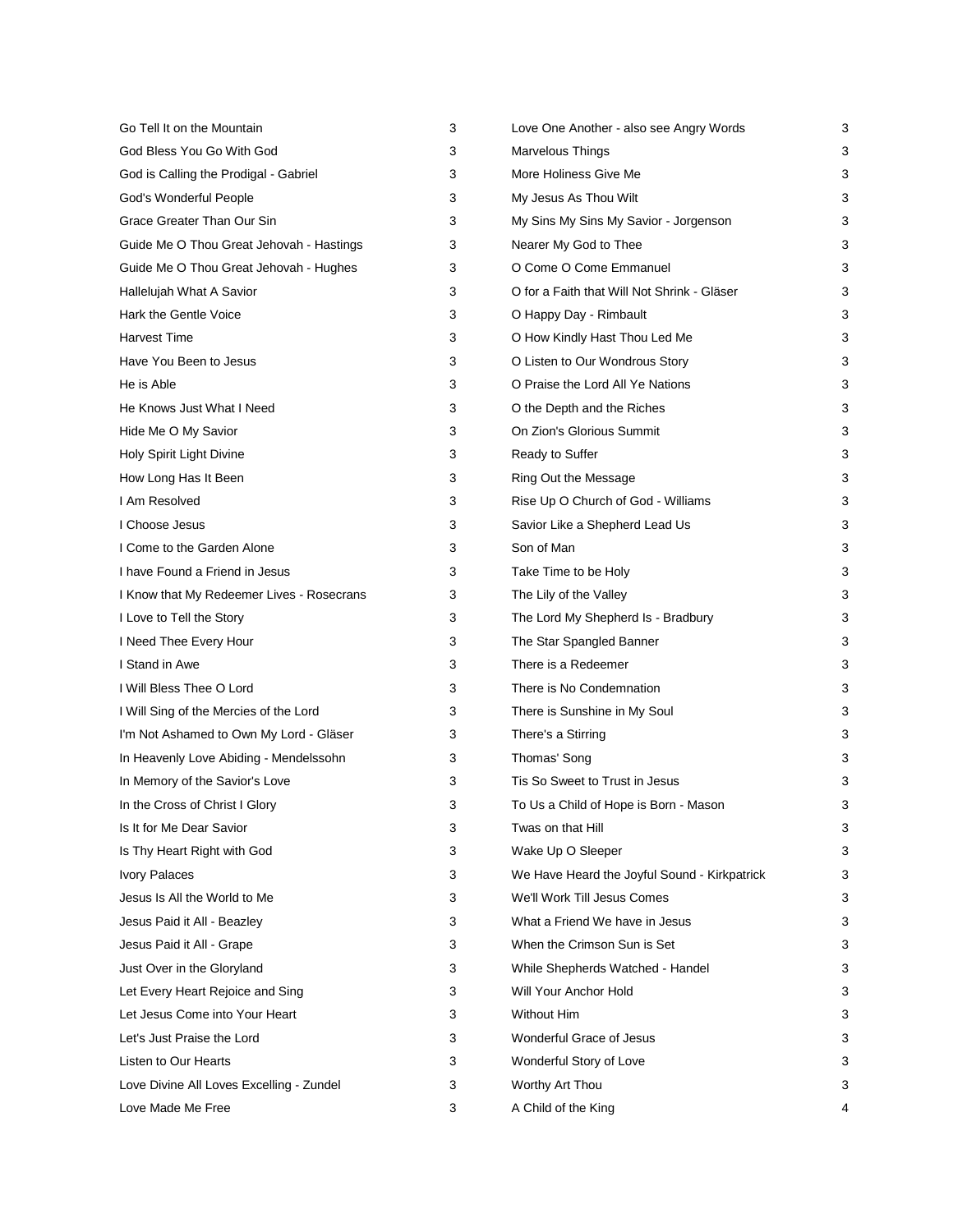| A Shield About Me                           | 4 | I Love Thy Kingdom Lord - Williams            | 4 |
|---------------------------------------------|---|-----------------------------------------------|---|
| Above All                                   | 4 | I Must Tell Jesus                             | 4 |
| Above All Else - Dearmen                    | 4 | I Will Sing of My Redeemer - McGranahan       | 4 |
| All Creatures of Our God and King           | 4 | In Christ There is No East or West - Reinagle | 4 |
| All Hail the Power of Jesus Name - Ellor    | 4 | In His Time                                   | 4 |
| All Things Bright and Beautiful - Sanderson | 4 | In the Bleak Midwinter                        | 4 |
| All Things Bright and Beautiful - Shaw      | 4 | In the Land of Fadeless Day                   | 4 |
| Ancient of Days - Harvill                   | 4 | Infant Holy Infant Lowly                      | 4 |
| And Are We Yet Alive                        | 4 | Into Our Hands                                | 4 |
| Are Ye Able Says the Master                 | 4 | Isn't the Love of Jesus Something Wonderful   | 4 |
| Ask Ye What Great Thing I Know              | 4 | Jesus Is Lord of All - Gaither                | 4 |
| Be Exalted O God - Chambers                 | 4 | Jesus Lover of My Soul - Marsh                | 4 |
| Be Present at Our Table Lord                | 4 | Jesus the Very Thought of Thee                | 4 |
| Beyond the Sunset - Brock                   | 4 | Jesus We Just Want to Thank You               | 4 |
| Closer to Thee                              | 4 | Just a Closer Walk with Thee - Lister         | 4 |
| Come Now is the Time to Worship             | 4 | Kum Ba Yah                                    | 4 |
| Come Ye Thankful People Come                | 4 | Let All That is Within Me                     | 4 |
| <b>Count Your Blessings</b>                 | 4 | Let the Beauty of Jesus Be Seen               | 4 |
| Covenant of Love                            | 4 | Let the Lower Lights be Burning               | 4 |
| Don't Be Afraid                             | 4 | Lift High the Cross                           | 4 |
| El Shaddai                                  | 4 | Lift Him Up - Beall                           | 4 |
| Eternal Father Strong to Save               | 4 | Light the Fire                                | 4 |
| Every Time I Feel the Spirit                | 4 | Lo How a Rose E'er Blooming                   | 4 |
| Face to Face                                | 4 | Lord I Want to be a Christian                 | 4 |
| Father                                      | 4 | Lord I'm Coming Home                          | 4 |
| Firm Foundation                             | 4 | Lord Speak to Me - Hews                       | 4 |
| For All the Saints - Williams               | 4 | Make Me a Captive Lord - Elvey                | 4 |
| Give to the Winds Your Fears - Elvey        | 4 | None of Self and All of Thee                  | 4 |
| Glory to the Lamb                           | 4 | Now Thank We All Our God - Crüger             | 4 |
| God is the Fountain Whence                  | 4 | Now the Day is Over                           | 4 |
| Great and Mighty is He                      | 4 | O for a Closer Walk with God - Dykes          | 4 |
| Have You Heard My Jesus Weeping             | 4 | O for a Thousand Tongues to Sing - Gläser     |   |
| He Lifted Me - Gabriel                      | 4 | O God Our Help in Ages Past - Croft           |   |
| Heavenly Father We Appreciate You           | 4 | O Love That Will Not Let Me Go - Peace        | 4 |
| Here in This Place                          | 4 | O Soul Come to Jesus                          |   |
| Hide Me Away O Lord                         | 4 | Oft We Come Together                          |   |
| Hilltops of Glory                           | 4 | One Lord                                      |   |
| His Name is Life                            | 4 | Open My Heart                                 |   |
| Holy Holy Holy is the Lord of Hosts         | 4 | Out of My Bondage                             |   |
| <b>Holy Spirit</b>                          | 4 | Pierce My Ear                                 |   |
| Hosanna Loud Hosanna                        | 4 | Praise to the Lord the Almighty               |   |
| I Am Crucified with Christ - traditional    | 4 | Psalm 137                                     | 4 |
| I Love Thy Kingdom Lord - Mason/Everett     | 4 | <b>Refiners Fire</b>                          | 4 |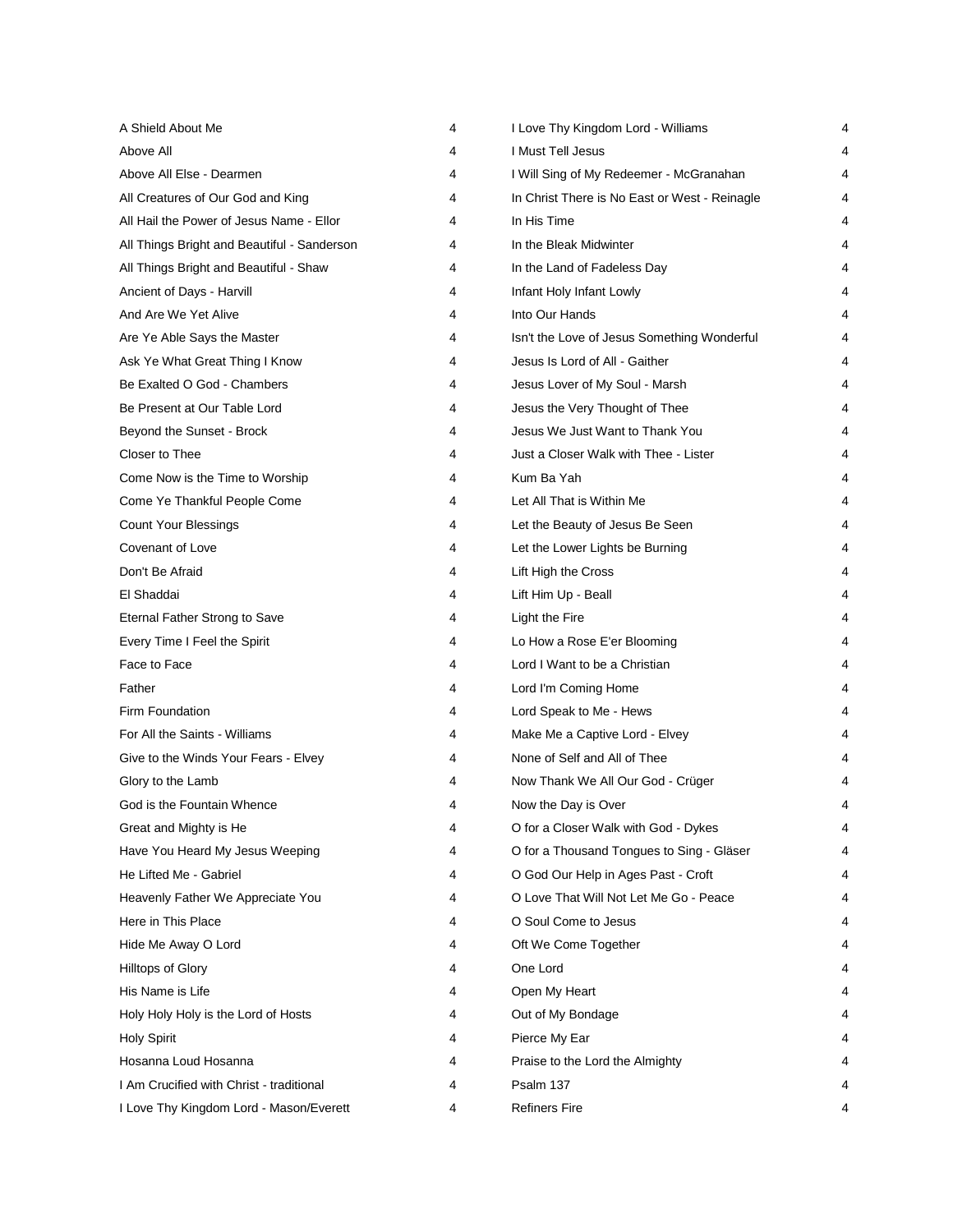| Rescue the Perishing                        | 4 | Camping On Canaanland                    | 5 |
|---------------------------------------------|---|------------------------------------------|---|
| Seeking the Lost                            | 4 | Children of the Heavenly Father          | 5 |
| Send the Light                              | 4 | Christ is Alive                          | 5 |
| Sing On Ye Joyful Pilgrims                  | 4 | Closer My Plea                           | 5 |
| Sing We Now of Christmas                    | 4 | Come Let Us Worship and Bow Down         | 5 |
| Sinners Jesus Will Receive - McGranahan     | 4 | Come Ye Disconsolate                     | 5 |
| <b>Sweet Adoration</b>                      | 4 | Day By Day - Ahnfelt                     | 5 |
| Sweet Hour of Prayer                        | 4 | Days of Elijah                           | 5 |
| Take My Hand and Lead Me                    | 4 | Don't You Want to Go to that Land        | 5 |
| Take the Name of Jesus with You             | 4 | Early My God Without Delay               | 5 |
| Thank You Lord - Mabry                      | 4 | Father and Friend Thy Light              | 5 |
| That's Why We Praise Him                    | 4 | Father of Mercy - Walton                 | 5 |
| The Battle Belongs to the Lord              | 4 | Feel the Nails                           | 5 |
| The Lord Has Been Mindful of Me             | 4 | For the Fruit of All Creation - Jones    | 5 |
| There is a Balm in Gilead                   | 4 | God Put a Rainbow in the Cloud           | 5 |
| There's a Song in the Air                   | 4 | God the Almighty One                     | 5 |
| This Little Light of Mine                   | 4 | God the Omnipotent                       | 5 |
| Thou Art Worthy Great Jehovah               | 4 | God Who Stretched the Spangled - Moore   | 5 |
| Turn My Heart                               | 4 | Great is Thy Faithfulness                | 5 |
| Turn Your Eyes Upon Jesus                   | 4 | Had It Not Been the Lord                 | 5 |
| We are Going Down the Valley                | 4 | Happy the Home When God is There - Dykes | 5 |
| We Give Thee but Thine Own - Schumann       | 4 | He Still Came                            | 5 |
| We've a Story to Tell to the Nations        | 4 | Help Us Accept Each Other                | 5 |
| What a Savior                               | 4 | Holy Bible Book Divine - Bradbury        | 5 |
| While on the Sea                            | 4 | Holy Father Grant Us Peace               | 5 |
| While Shepherds Watched - Wilson            | 4 | Holy is the Lord - Schubert              | 5 |
| Why Should He Love Me So                    | 4 | Holy Spirit Rain Down                    | 5 |
| Will You Not Tell It Today                  | 4 | Humble Yourself/Yourselves               | 5 |
| Worthy is the Lamb - traditional            | 4 | Hymn of Glory                            | 5 |
| <b>Worthy Lord</b>                          | 4 | Hymn of Promise                          | 5 |
| Yes Lord Yes                                | 4 | I Am Coming Lord                         | 5 |
| A Purple Robe - Wilson                      | 5 | I Believe in Jesus - Howard              | 5 |
| A Shelter in the Time of Storm - Sankey     | 5 | I Come with Joy                          | 5 |
| All Glory Laud and Honor                    | 5 | I Have Called You by Your Name           | 5 |
| All Things Are Yours                        | 5 | I Love Thee                              | 5 |
| And Can It Be that I Should Gain - Campbell | 5 | I Love You My Jesus                      | 5 |
| Awake and Sing the Song                     | 5 | I Need Jesus                             | 5 |
| Away in a Manger - Kirkpatrick              | 5 | I Walk With the King - Howard            | 5 |
| Behold a Stranger at the Door               | 5 | I Want to Walk as a Child of the Light   | 5 |
| Beyond the Sunset's Radiant Glow - Perkins  | 5 | I'm Going that Way                       | 5 |
| <b>Blessed Redeemer</b>                     | 5 | I'm Standing on the Solid Rock           | 5 |
| <b>Blood Flowing Down</b>                   | 5 | In Gethsemane Alone                      | 5 |
| Bring Them In                               | 5 | In My Heart There Rings a Melody         | 5 |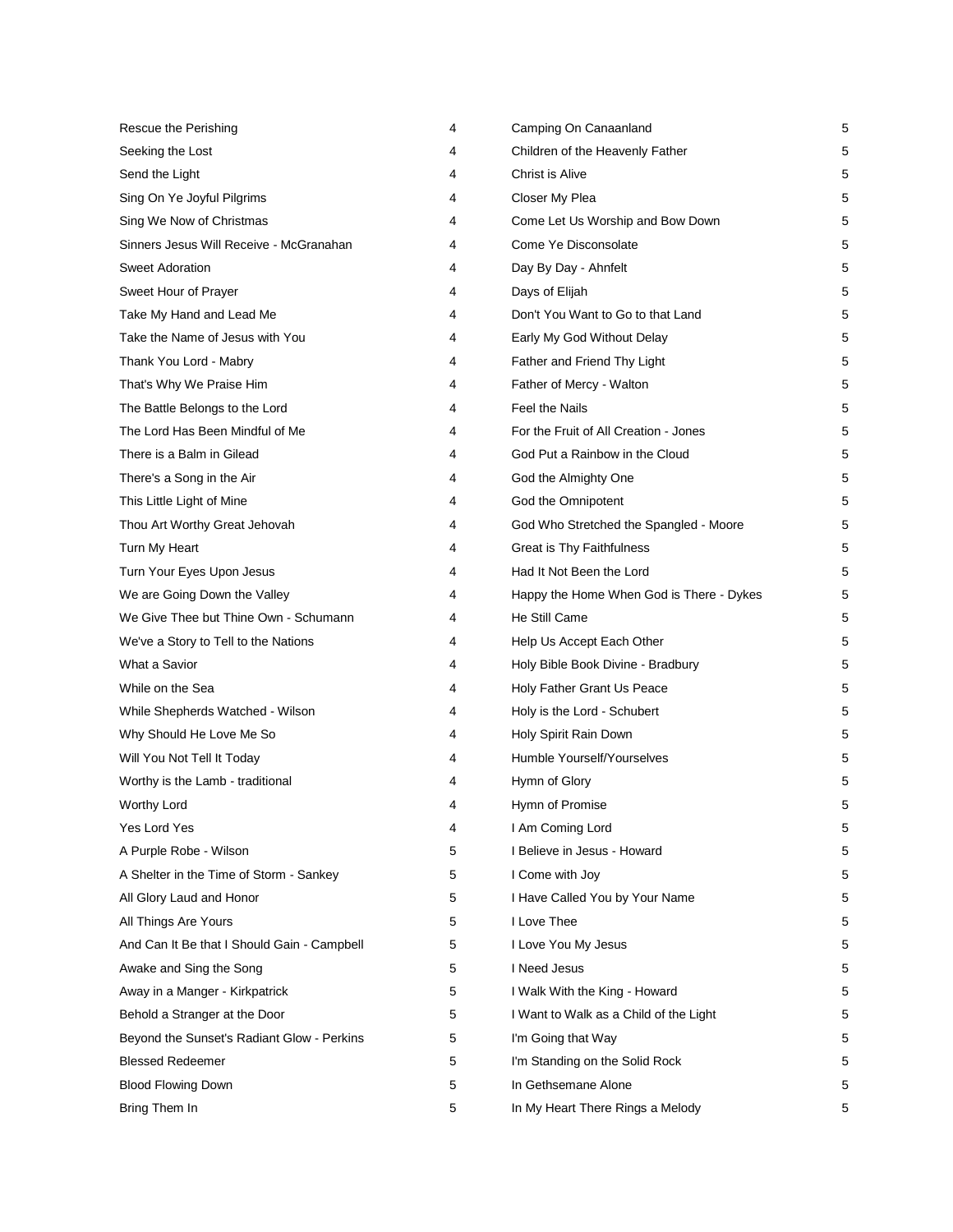| Into My Heart - chorus                | 5 | We Praise Thee O God Our Redeemer           | 5 |
|---------------------------------------|---|---------------------------------------------|---|
| It Won't Be Very Long                 | 5 | What Shall It Be                            | 5 |
| Jesus Is the Sweetest Name I Know     | 5 | What the Lord Has Done in Me                | 5 |
| Jesus on the Mountain Peak - Gauntell | 5 | What Will You Do With Jesus - Howard        | 5 |
| Lead Me to Some Soul Today            | 5 | When I Look into Your Holiness              | 5 |
| Leave It There                        | 5 | When Jesus Came to Jordan - Mann            | 5 |
| Let Me Be a Sacrifice                 | 5 | When Jesus Came to Jordan - Mehrtens        | 5 |
| Let My Heart Be a Chapel              | 5 | When Jesus Came to Jordan - Munich          | 5 |
| Let There Be Peace on Earth           | 5 | When Jesus Comes - Crosby/Doane             | 5 |
| Like a River Glorious                 | 5 | When Jesus Comes - Gaines                   | 5 |
| Lord Listen to Your Children Praying  | 5 | When Love is Found                          | 5 |
| Lord Reign in Me                      | 5 | When the Night Is Falling                   | 5 |
| Love Love Love Love                   | 5 | Wonderful Jesus                             | 5 |
| Make Me More Free                     | 5 | <b>Wonderful Merciful Savior</b>            | 5 |
| My God My Father Though I Stray       | 5 | Worthy You are Worthy                       | 5 |
| Name of All Majesty                   | 5 | Yes I Believe God is Real                   | 5 |
| Not a Step Without Jesus              | 5 | Above the Bright Blue                       | 6 |
| O Christ the Healer - Ramsay          | 5 | According to Thy Gracious Word - Cottman    | 6 |
| O How Shall I Receive Thee            | 5 | <b>Ancient Words</b>                        | 6 |
| O Lord We Praise Thy Name             | 5 | Behold the Lamb - Rambo                     | 6 |
| Open My Eyes that I May See           | 5 | Beulah Land                                 | 6 |
| Our God Reigns                        | 5 | Beyond This Land of Parting                 | 6 |
| Pass Me Not                           | 5 | Blessed be the Name - Moen                  | 6 |
| Praise to God Immortal Praise         | 5 | Built on a Rock                             | 6 |
| See His Glory                         | 5 | Cast Thy Burden on the Lord - Gottschalk    | 6 |
| Send Your Rain                        | 5 | Cast Thy Burden Upon the Lord - Mendelssohn | 6 |
| Showers Of Blessing                   | 5 | Clay in the Potter's Hand                   | 6 |
| Son of God Eternal Savior             | 5 | Come Christians Join to Sing                | 6 |
| Song for the Nations                  | 5 | Dear Master in Whose Life I See             | 6 |
| <b>Steal Away</b>                     | 5 | Do All in the Name of the Lord              | 6 |
| Stepping in the Light                 | 5 | Down in the River to Pray                   | 6 |
| Sweet is the Promise                  | 5 | Each Step of the Way                        | 6 |
| Tell Me the Old Old Story             | 5 | Everybody Ought to Know                     | 6 |
| The Heart Shall Reap in Joy           | 5 | Fear Not Little Flock - Kidder/Dailey       | 6 |
| The King Shall Come - Wyeth           | 5 | Gentle Mary Laid Her Child                  | 6 |
| Thou Art Worthy                       | 5 | Gethsemane                                  | 6 |
| Though Your Sins Be As Scarlet        | 5 | Give Me a Love Like Thine                   | 6 |
| Thy Kingdom Come                      | 5 | Give Me Thy Heart                           | 6 |
| Til My Faith Becomes Sight            | 5 | Give of Your Best to the Master             | 6 |
| Til the Storm Passes By               | 5 | Glory Be to God the Father                  | 6 |
| Walking Alone at Eve                  | 5 | Glory Be to the Father - Greatorex          | 6 |
| Washed in the Blood                   | 5 | Glory Be to the Father - Meineke            | 6 |
| We are the Reason                     | 5 | God Himself is With Us                      | 6 |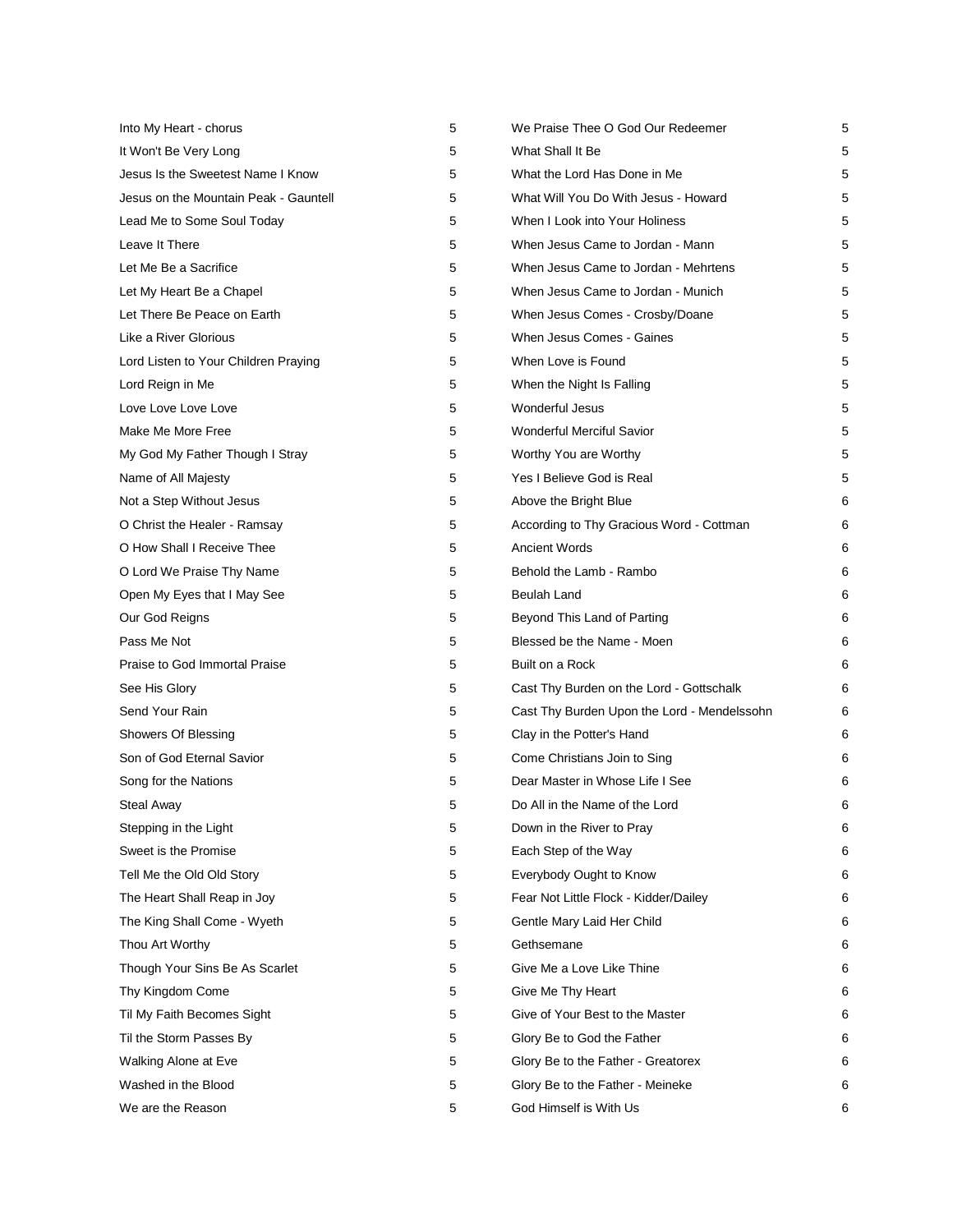| God Moves in a Mysterious Way - Dundee    | 6 | Open the Eyes of My Heart                | 6 |
|-------------------------------------------|---|------------------------------------------|---|
| God of Grace and God of Glory             | 6 | Prayer of Jabez                          | 6 |
| God Shall Wipe Away All Tears             | 6 | Rejoice the Lord is King - Darwall       | 6 |
| Good Christian Men Rejoice - German carol | 6 | Rejoice the Lord is King - Schneider     | 6 |
| Happiness Is the Lord                     | 6 | Remind Me Dear Lord                      | 6 |
| He Bore it All                            | 6 | Room at the Cross - Stanphill            | 6 |
| He Whispers Sweet Peace to Me             | 6 | Salvation Has Been Brought Down          | 6 |
| Heaven's Really Gonna Shine               | 6 | Satisfied                                | 6 |
| His Scars Remain                          | 6 | Savior Grant Me Rest and Peace           | 6 |
| Holy God We Praise Thy Name               | 6 | Savior Lead Me                           | 6 |
| Holy is the Great I Am                    | 6 | Sing Praise to God Who Reigns Above      | 6 |
| Holy Spirit Thou Art Welcome              | 6 | So Send I You by Grace Made Strong       | 6 |
| Holy Spirit Truth Divine - Corbeil        | 6 | Stand Still and See His Glory            | 6 |
| Holy Spirit Truth Divine - Weber          | 6 | Stand Up and Bless the Lord - Lockhart   | 6 |
| I Am Coming to the Cross                  | 6 | Standing by the River                    | 6 |
| I Am So Glad - Bliss                      | 6 | Surely Goodness and Mercy                | 6 |
| I Bring My Sins to Thee                   | 6 | Sweet Aroma                              | 6 |
| I Hold His Hand                           | 6 | Teach Me Thy Way O Lord                  | 6 |
| I Know Who Holds Tomorrow                 | 6 | Teach Me Your Way O Lord                 | 6 |
| I Love My Savior Too                      | 6 | Thank You Lord - Sykes                   | 6 |
| I Shall Not be Moved - Boatner            | 6 | The Blessing Song                        | 6 |
| I Won't Have to Cross Jordan Alone        | 6 | The Day of Resurrection - Smart          | 6 |
| If I Have Wounded Any Soul Today          | 6 | The God of Abraham Praise                | 6 |
| If That Isn't Love                        | 6 | The Great Physician                      | 6 |
| I'm the One                               | 6 | The Great Redeemer                       | 6 |
| Into the Heart of Jesus                   | 6 | The Lord Thy God                         | 6 |
| Is It Well with Your Soul                 | 6 | The Lord's My Shepherd - Irvine          | 6 |
| Jesus Is Wonderful                        | 6 | The New Song                             | 6 |
| Jesus Lover of My Soul - Holbrook         | 6 | The Rock That Is Higher                  | 6 |
| Let Me Live Close to Thee                 | 6 | The Spacious Firmament on High           | 6 |
| Let the Redeemed                          | 6 | The Steadfast Love of the Lord - Bessire | 6 |
| Let There be Glory and Honor and Praises  | 6 | The Walls Came Tumbling Down             | 6 |
| Lift High the Lord Our Banner             | 6 | The Way That He Loves                    | 6 |
| Live for Jesus                            | 6 | The World's Bible                        | 6 |
| Lord Make Calvary Real to Me              | 6 | There is a Crown for Me                  | 6 |
| Lord Take My Life                         | 6 | There is a Sea                           | 6 |
| Lovest Thou Me More Than These            | 6 | This is My Prayer                        | 6 |
| May This My Glory Be                      | 6 | Thy Loving Kindness                      | 6 |
| More Like Jesus                           | 6 | To Him Who Sits On the Throne - Graafsma | 6 |
| More Like the Master                      | 6 | <b>Trusting Jesus - Sankey</b>           | 6 |
| More Than Anything                        | 6 | Trusting Jesus - Weber                   | 6 |
| O Spread the Tidings Round                | 6 | Walk With Me                             | 6 |
| On and On We Walk Together                | 6 | <b>Watching You</b>                      | 6 |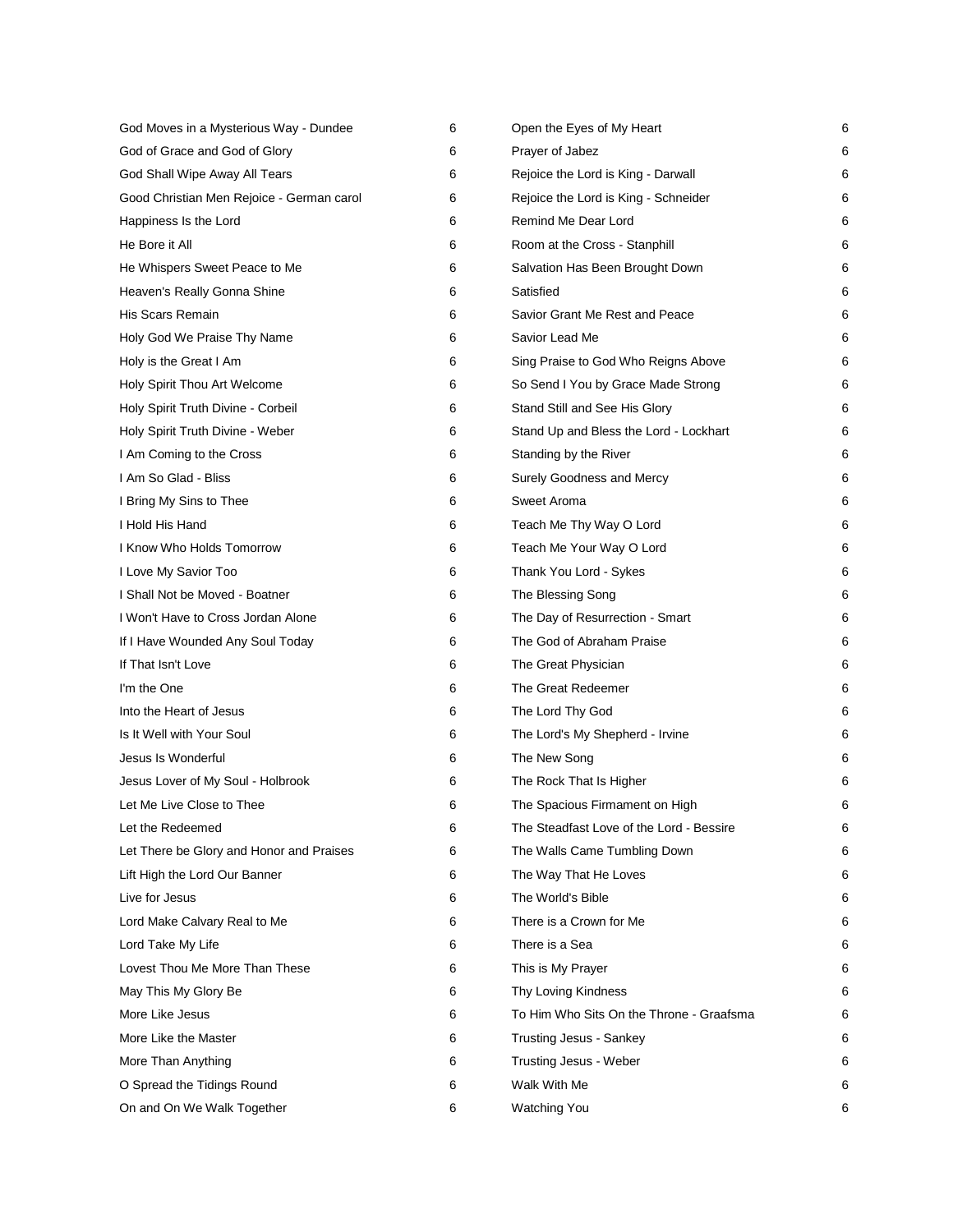| We Shall Behold Him                         | 6 | Heaven For Me                           | 7              |
|---------------------------------------------|---|-----------------------------------------|----------------|
| We Three Kings                              | 6 | Here I Am to Worship                    | 7              |
| When Morning Comes                          | 6 | He's the Breath of Spring               | 7              |
| When the Roll is Called Up Yonder           | 6 | His Eye is On the Sparrow               | $\overline{7}$ |
| When We See Christ                          | 6 | Hold to God's Unchanging Hand           | 7              |
| Where Love Is in the Home                   | 6 | <b>Holy Father</b>                      | 7              |
| Worthy is the Lamb - Wyrtzen                | 6 | Holy Holy - Owens                       | 7              |
| Worthy the Lamb that was Slain              | 6 | <b>How Beautiful</b>                    | 7              |
| You Are My God                              | 6 | How Many More                           | 7              |
| Zion's Call                                 | 6 | Hungry and Faint and Poor               | 7              |
| A Mansion Robe and Crown                    | 7 | Hymn of the Righteous                   | 7              |
| A New Anointing                             | 7 | I Am a Sheep                            | $\overline{7}$ |
| A Son Is Given                              | 7 | I Know that My Redeemer Liveth          | 7              |
| Ah Holy Jesus                               | 7 | I Walk With the King - Ackley           | 7              |
| All For Jesus - James/McDonald              | 7 | I Will Bless the Lord at All Times      | 7              |
| All For Jesus - James/Stainer               | 7 | I Will Serve You (Thee)                 | 7              |
| All Praise to Our Redeeming Lord - Sylvanus | 7 | I'd Rather Have Jesus - Shea            | 7              |
| All Praise to Thee My God - Ken             | 7 | In Christ Alone                         | 7              |
| All Things Praise Thee - Kocher             | 7 | In the Kingdom of the Lord              | 7              |
| All Things Work Together for Good           | 7 | In the Shadow of Your Wings             | $\overline{7}$ |
| Alleluia Sing to Jesus - Prichard           | 7 | Jesus Bids Us Shine - Atkinson          | 7              |
| Almighty                                    | 7 | Jesus Bids Us Shine - Excell            | 7              |
| Almost Persuaded                            | 7 | Jesus Is Well and Alive Today           | 7              |
| Am I a Soldier of the Cross - Arne          | 7 | Jesus Joy of Our Desiring               | $\overline{7}$ |
| Am I a Soldier of the Cross - Lowry         | 7 | Jesus Thou Joy of Loving Hearts - Smith | 7              |
| Am I Nearer to Heaven Today                 | 7 | Jesus What a Friend to Sinners          | 7              |
| Arise and Shine Jerusalem                   | 7 | Lean On His Arm                         | 7              |
| Beautiful - Warren                          | 7 | Lord Dismiss Us - Dijon                 | 7              |
| Bless His Holy Name                         | 7 | Lord God of Everything that Breathes    | 7              |
| Bless the Lord - Zhigulin                   | 7 | Lord of All Being Throned Afar          | 7              |
| <b>Blessed Jesus</b>                        | 7 | Lord Send Me                            | 7              |
| Bread of the World - Hodges                 | 7 | Love For All                            | 7              |
| <b>Breath of Heaven</b>                     | 7 | My God and King                         | 7              |
| Come Unto Me - Belden                       | 7 | My Only Hope Is You                     | $\overline{7}$ |
| Come Unto Me - Jones                        | 7 | My Task                                 | 7              |
| Crossing the Bar                            | 7 | <b>Nearer the Cross</b>                 | 7              |
| Dwelling in Beulah Land                     | 7 | Night with Ebon Pinion                  | 7              |
| Dying with Jesus                            | 7 | No Parting There                        | 7              |
| Earth Holds No Treasures                    | 7 | O Lord You're Beautiful                 | 7              |
| Fill My Cup Lord                            | 7 | O Praise the Lord My Soul               | 7              |
| For Those Tears I Died                      | 7 | O Zion Haste                            | 7              |
| Go Labor On - Mason                         | 7 | On the Cross of Calvary - GFG/Gills     | 7              |
| Gracious Spirit Dwell with Me               | 7 | One Sweetly Solemn Thought              | 7              |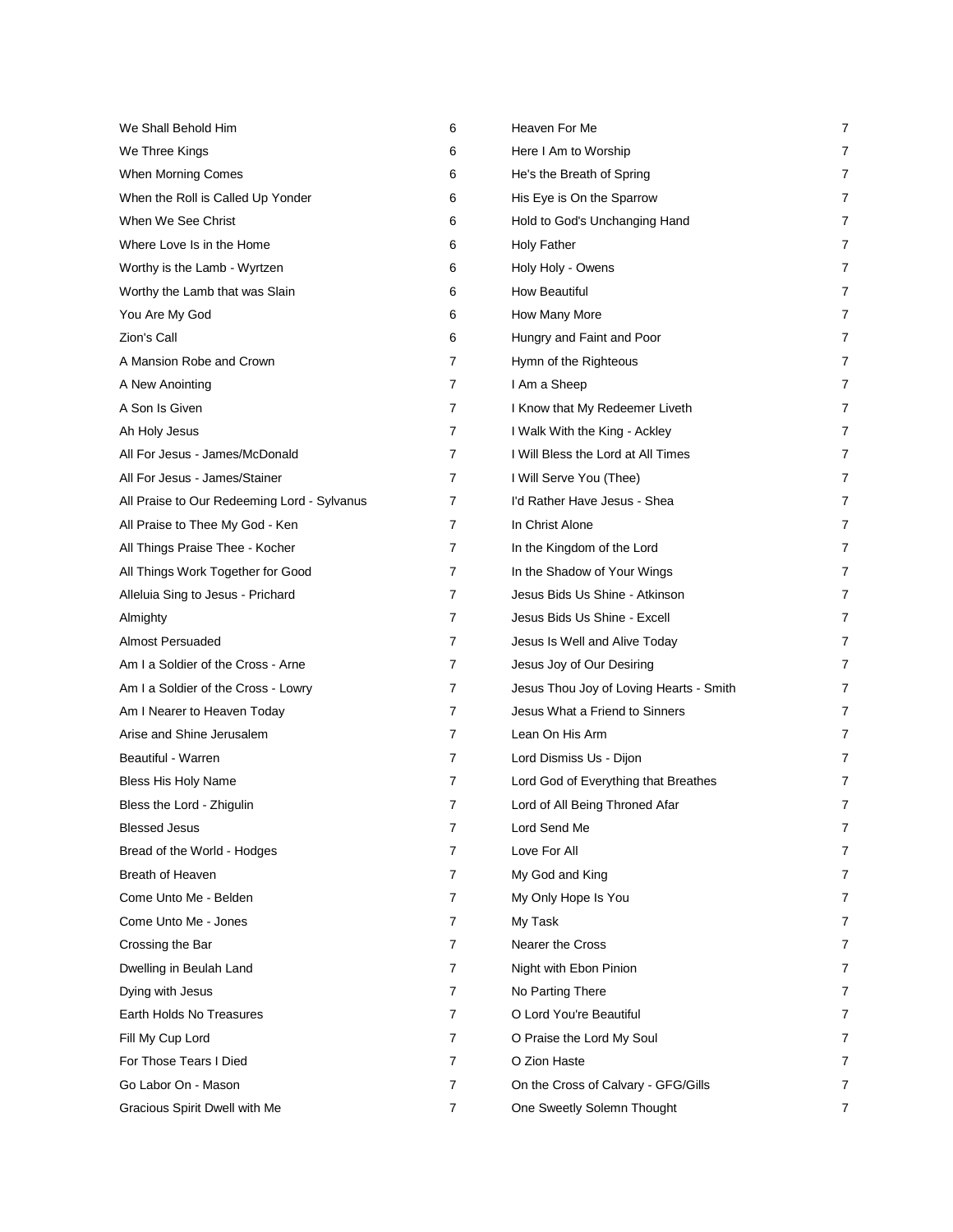| Pass It On                                         | 7              | We Will Worship the Lamb                      | 7              |
|----------------------------------------------------|----------------|-----------------------------------------------|----------------|
| Praise the Lord O Heavens Adore Him - Haydn        | 7              | We Worship and Adore You                      | 7              |
| Prince of Peace Control My Will                    | 7              | When This Passing World is Done - Carr        | 7              |
| Reach Out to Jesus                                 | $\overline{7}$ | Write My Name On the Roll                     | $\overline{7}$ |
| Reapers are Needed                                 | 7              | Ye Must be Born Again                         | 7              |
| Remember Me O Mighty One                           | 7              | You Are My King                               | $\overline{7}$ |
| Remembrance                                        | 7              | A Beautiful Prayer                            | 8              |
| Shine Down                                         | $\overline{7}$ | A Soul Winner for Jesus                       | 8              |
| Sitting at the Feet of Jesus - Hull                | 7              | All Things Work Out for Good                  | 8              |
| Soldiers of Christ Arise - Elvey                   | 7              | Anywhere is Home                              | 8              |
| Sound the Battle Cry                               | 7              | As the Life of a Flower                       | 8              |
| Spirit of the Living God                           | 7              | Awake My Soul in Joyful Lays                  | 8              |
| Standing in the Need of Prayer                     | 7              | Awesome Power                                 | 8              |
| Surely the Presence of the Lord                    | 7              | Be Holy                                       | 8              |
| Surround Us Lord                                   | 7              | Beautiful - Cleveland                         | 8              |
| <b>Sweet Peace</b>                                 | $\overline{7}$ | Beautiful Isle of Somewhere                   | 8              |
| Take the World but Give Me Jesus - Sanderson       | 7              | Beauty for Ashes                              | 8              |
| Take the World but Give Me Jesus - Sweney          | 7              | Blessed be the Name - Wesley                  | 8              |
| Teach Me Lord to Wait                              | 7              | Blessed be Your Name - Redman                 | 8              |
| That Dreadful Night - Sanderson                    | 7              | Bringing in the Sheaves                       | 8              |
| That Dreadful Night - Wilson                       | 7              | Can He Depend on You                          | 8              |
| The Head that Once was Crowned                     | 7              | Can You Count the Stars                       | 8              |
| The Joy of the Lord - Paris                        | 7              | <b>Christ is Precious</b>                     | 8              |
| The King of Love My Shepherd Is - Irish melody     | $\overline{7}$ | <b>Christ Returneth</b>                       | 8              |
| There is a Gate                                    | 7              | <b>Christ Thou Alone</b>                      | 8              |
| There is a Savior                                  | 7              | Close to Thee                                 | 8              |
| There is Power in the Blood                        | 7              | Come My Christian Friends and Brethren        | 8              |
| There is Rest Sweet Rest                           | 7              | Communion                                     | 8              |
| There's a Holy and Beautiful City                  | 7              | Easter Song                                   | 8              |
| There's a Stranger at the Door                     | 7              | God Be With You Till We Meet Again - Williams | 8              |
| This is for Me                                     | 7              | God Give Us Christian Homes                   | 8              |
| This is the Day the Lord Hath Made - Arne/Harrison | 7              | Going Home                                    | 8              |
| This is the Day the Lord Hath Made - Chapin        | 7              | Great Are You Lord                            | 8              |
| Thus Remember Me                                   | 7              | Hand in Hand                                  | 8              |
| <b>To Glorify</b>                                  | 7              | Hand in Hand with Jesus                       | 8              |
| To Our Redeemer's Glorious Name                    | 7              | He is Able to Deliver Thee                    | 8              |
| To You We Sing                                     | 7              | He is My Everything                           | 8              |
| Watchman Tell Us of the Night - Mason              | 7              | He Is Our Peace                               | 8              |
| Watchman Tell Us of the Night - Parry              | 7              | He Looked Beyond My Fault                     | 8              |
| We Declare that the Kingdom of God is Here         | 7              | Hear My Cry                                   | 8              |
| We Have Come to Worship Him                        | 7              | Hear O Israel                                 | 8              |
| We Shall See the King Some Day                     | $\overline{7}$ | Holy and Anointed One                         | 8              |
| We Will Stand                                      | 7              | Hosanna - Tuttle                              | 8              |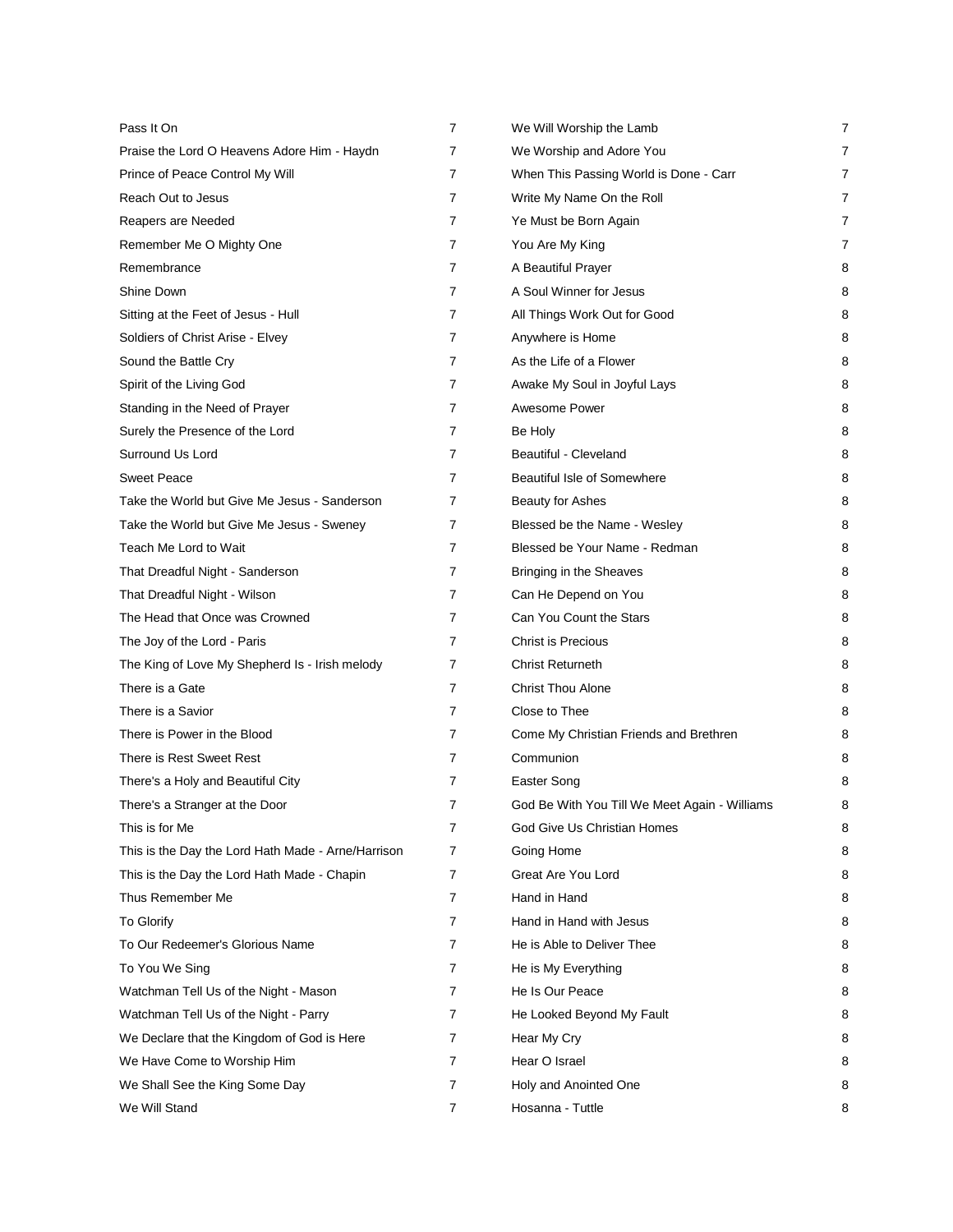| How Can I Keep from Singing - Lowry      | 8 | Take My Life and Let It Be - McIntosh      | 8 |
|------------------------------------------|---|--------------------------------------------|---|
| How Deep the Father's Love               | 8 | Take My Life and Let It Be - Mozart        | 8 |
| How Great Is Our God                     | 8 | Take My Life O Father Mold It - Stevenson  | 8 |
| I Am Bound for the Promised Land - minor | 8 | Tarry With Me                              | 8 |
| I Am the Vine                            | 8 | Tear Drops of Mercy                        | 8 |
| I Heard the Voice of Jesus Say - Dykes   | 8 | The Bread and Cup                          | 8 |
| I Heard the Voice of Jesus Say - Spohr   | 8 | The Gospel is for All                      | 8 |
| I Love Thee So                           | 8 | The Heart of a Servant                     | 8 |
| I Saw the Cross of Jesus                 | 8 | The Love of God - Beazley                  | 8 |
| I Walk in the New Jerusalem Way          | 8 | The Love of God - Lehman                   | 8 |
| I'd Rather Have Jesus - Presley          | 8 | The Ninety and Nine                        | 8 |
| I'll Make it My Home                     | 8 | The Sands of Time                          | 8 |
| I'll Meet You in the Morning             | 8 | There Stands a Rock                        | 8 |
| <b>Instruments of Your Peace</b>         | 8 | There's a Great Day Coming                 | 8 |
| It Matters Not                           | 8 | Thou Didst Leave Thy Throne                | 8 |
| It May Be a Morn                         | 8 | Til He Come - Bortnianski                  | 8 |
| Jesus Hold My Hand                       | 8 | Til He Come - Haydn                        | 8 |
| Jesus Is Calling - Fillmore              | 8 | Til He Come - Redhead                      | 8 |
| Jesus Meek and Gentle                    | 8 | Tis Set the Feast Divine                   | 8 |
| Jesus Savior Pilot Me                    | 8 | Tis the Blessed Hour of Prayer             | 8 |
| Let Him Have His Way with Thee           | 8 | To the Work                                | 8 |
| Let There be Praise                      | 8 | <b>Tune Our Hearts</b>                     | 8 |
| Living by Faith                          | 8 | Upon the Banks of Jordan Stood             | 8 |
| Lo What a Glorious Sight                 | 8 | Watch and Pray                             | 8 |
| My God Is Real                           | 8 | We Shall Assemble                          | 8 |
| My Stubborn Will - Duet                  | 8 | What Heavenly Music                        | 8 |
| O God Our Help in Ages Past - Bradbury   | 8 | Where He Leads I'll Follow                 | 8 |
| O Why Not Tonight                        | 8 | Will There Be Any Stars in My Crown        | 8 |
| One Step At a Time                       | 8 | Worship the King                           | 8 |
| Poured Out Like Wine                     | 8 | Ye are the Light of the World              | 8 |
| Pray All the Time                        | 8 | Yes for Me He Careth - Sanderson           | 8 |
| <b>Purer Yet and Purer</b>               | 8 | Yield Not to Temptation                    | 8 |
| Renew Thy Church                         | 8 | You Are Holy (Prince of Peace)             | 8 |
| Saints Lift Your Voices                  | 8 | You Are the Light                          | 8 |
| Savior Thy Dying Love                    | 8 | Abide with Me Tis Eventide                 | 9 |
| Shout to the North                       | 8 | After the Midnight                         | 9 |
| Since Jesus Came Into My Heart           | 8 | All Things Come of Thee - Hopkins          | 9 |
| Sing Hallelujah to the Lord              | 8 | And Can It Be that I Should Gain - Kauflin | 9 |
| Standing There For Me                    | 8 | Are You Coming to Jesus Tonight            | 9 |
| Sun of My Soul                           | 8 | Arise My Soul Arise - Towner               | 9 |
| Sweet Will of God                        | 8 | Art Thou Weary                             | 9 |
| Take My Life and Let It Be - Havergal    | 8 | As the Deer Thirsts                        | 9 |
| Take My Life and Let It Be - Malan       | 8 | Asleep in Jesus                            | 9 |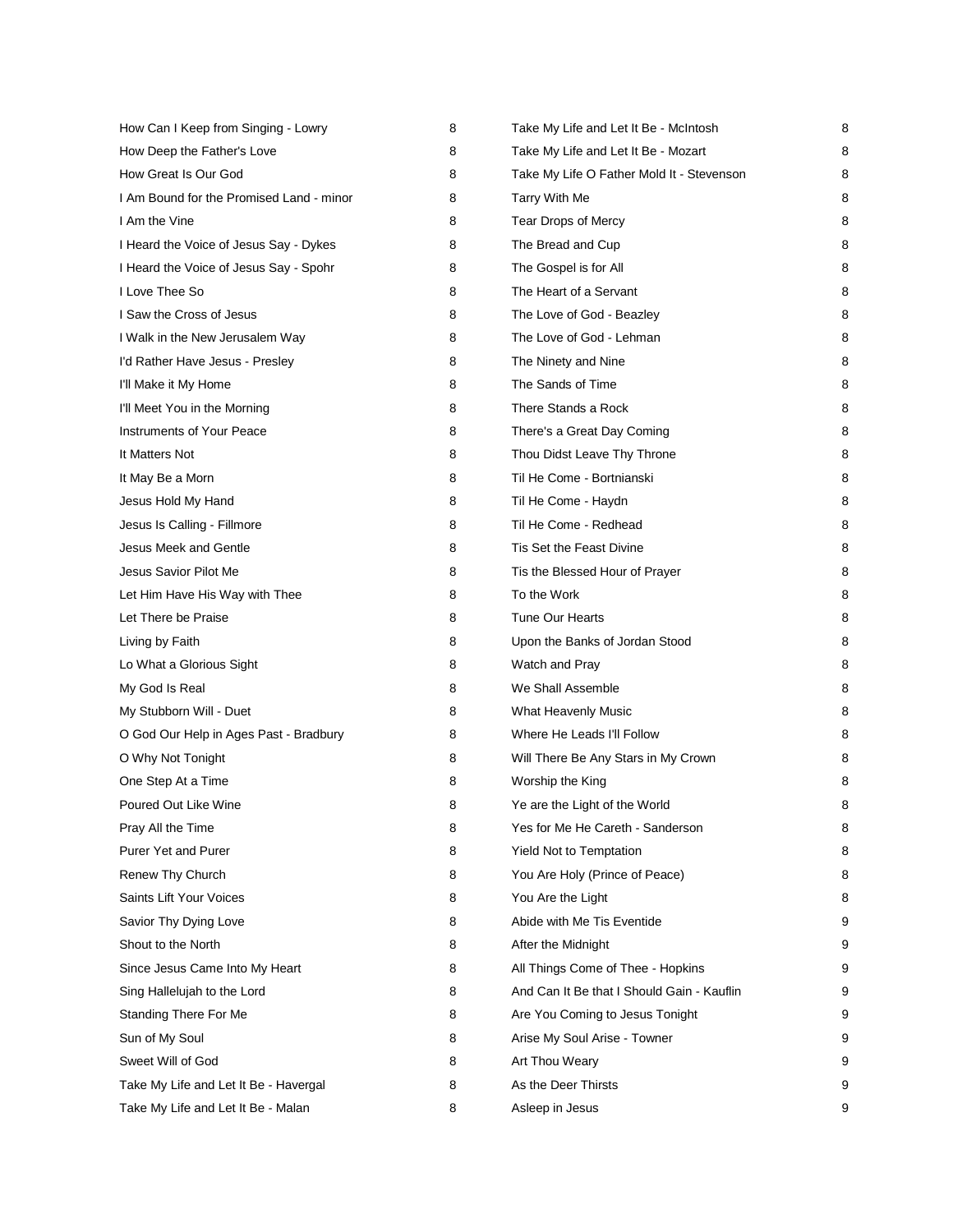| At Even When the Sun was Set - Mason         | 9 | I Would be True                    | 9 |
|----------------------------------------------|---|------------------------------------|---|
| At Even When the Sun was Set - Oakeley       | 9 | I Would Not Live Without Jesus     | 9 |
| At the Name of Jesus - Jernigan              | 9 | If Jesus Goes With Me              | 9 |
| Beautiful Star of Bethlehem                  | 9 | If We Never Meet Again             | 9 |
| Blest Be the Dear Uniting Love - Heldebrand  | 9 | I'll Go Where You Want Me to Go    | 9 |
| <b>Breathe</b>                               | 9 | In Heaven They're Singing          | 9 |
| <b>Brief Life is Here</b>                    | 9 | In Remembrance - Porter/Moore      | 9 |
| Brighten the Corner Where You Are            | 9 | In Remembrance - Porter/Slater     | 9 |
| Christ's Love is All I Need                  | 9 | Is Your All on the Altar           | 9 |
| Come Let Us Sing                             | 9 | It is No Secret                    | 9 |
| Come to the Garden                           | 9 | Jesus Is Lord - Traditional        | 9 |
| Consider the Lilies - Packard                | 9 | Jesus Is Lord of All - Traditional | 9 |
| Dare to Stand Like Joshua                    | 9 | Jesus Is Mine                      | 9 |
| Day is Dying in the West                     | 9 | Jesus Rose of Sharon               | 9 |
| Did You Think to Pray                        | 9 | Jesus Shall Reign - Hatton         | 9 |
| Father Hear Thy Children's Call              | 9 | Jesus Shall Reign - Mainzer        | 9 |
| Father We Thank Thee - Jorgenson             | 9 | Jesus Wonderful Thou Art           | 9 |
| Father Whate'er of Earthly Bliss             | 9 | Just a Little Talk with Jesus      | 9 |
| From Every Stormy Wind                       | 9 | Keep Your Heart                    | 9 |
| Give to Our God Immortal Praise - Hatton     | 9 | Let the Words of My Mouth          | 9 |
| Give to Our God Immortal Praise - Monk       | 9 | Lord Be There                      | 9 |
| Give to Our God Immortal Praise - Williams   | 9 | Lord of Our Highest Love           | 9 |
| Go Into the Field                            | 9 | <b>Matchless Love</b>              | 9 |
| God Bless America                            | 9 | May I Call You Father              | 9 |
| God Has Spoken by His Prophets - Williams    | 9 | No One Above You                   | 9 |
| Grace Tis a Charming Sound - Clark           | 9 | Not I But Christ (Lunch)           | 9 |
| Grace Tis a Charming Sound - Genevan Psalter | 9 | O They Tell Me of a Home           | 9 |
| Great is the Lord Almighty                   | 9 | Only a Step                        | 9 |
| Hark Ten Thousand Harps - Mason              | 9 | Our King Immanuel                  | 9 |
| He Did it All for Me - Powell                | 9 | Peace in the Valley                | 9 |
| Hear Me When I Call                          | 9 | Precious Lord Take My Hand         | 9 |
| Heaven Will Surely be Worth It All           | 9 | Psalm 019 (The Law of the Lord)    | 9 |
| His Love Endures Forever                     | 9 | Redeemed - Ganus                   | 9 |
| How Beautiful Heaven Must Be                 | 9 | Room in God's Kingdom              | 9 |
| I Am a Poor Wayfaring Stranger               | 9 | Salvation Belongs to Our God       | 9 |
| I Have a Savior                              | 9 | Sheltered In the Arms of God       | 9 |
| I Have Heard of a Land - Moore               | 9 | Shine On Us                        | 9 |
| I Have Heard of a Land - White/Jones         | 9 | Sowing the Seed of the Kingdom     | 9 |
| I Know God's Promise is True                 | 9 | Stand Up and Glorify the Lord      | 9 |
| I Want to be a Worker                        | 9 | Still                              | 9 |
| I Will Call Upon the Lord                    | 9 | Sweet By and By                    | 9 |
| I Will Follow                                | 9 | Tell It to Jesus Alone             | 9 |
| I Will Pray                                  | 9 | The Heart of Worship               | 9 |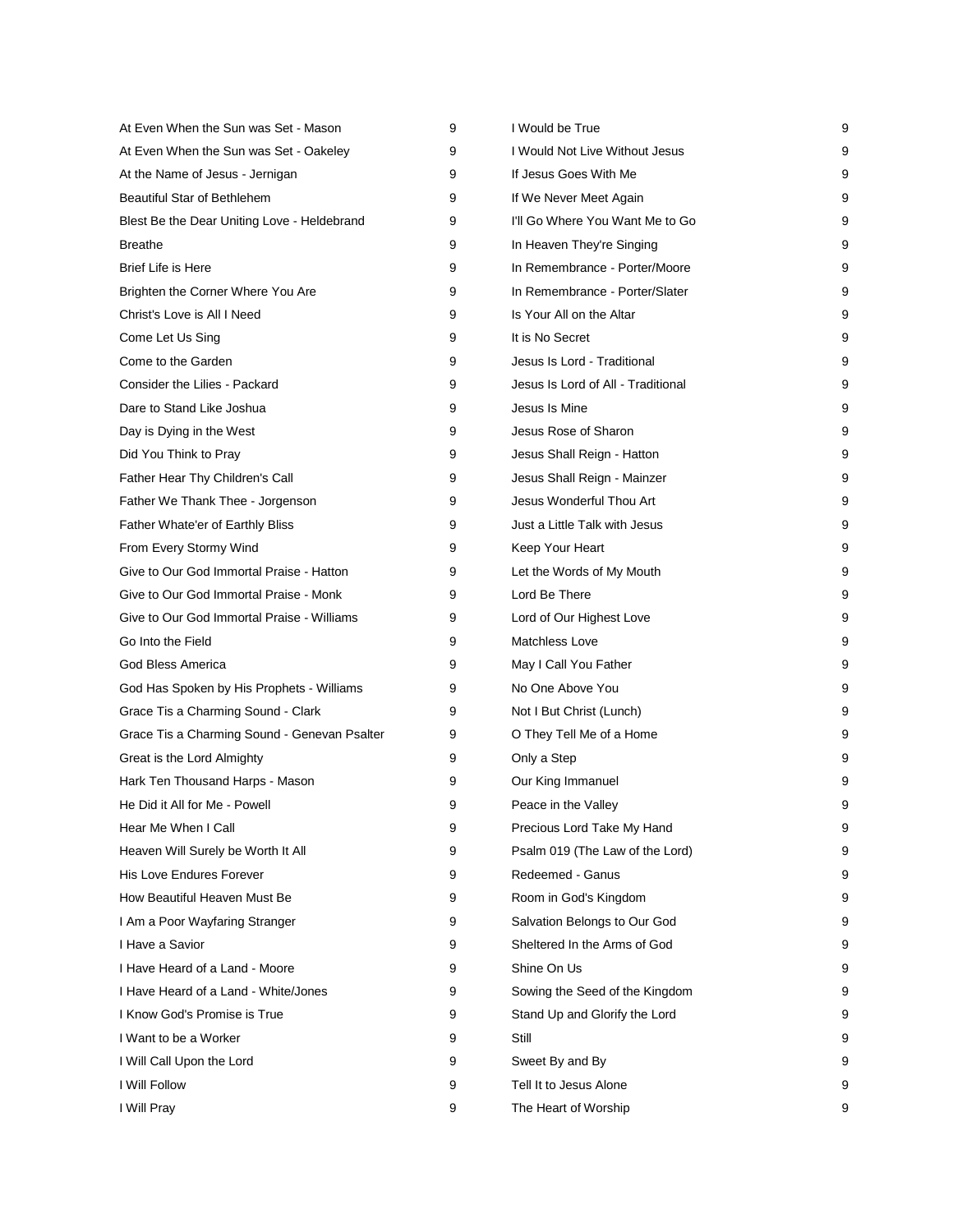| The Power of the Cross                    | 9  | Friends                                               | 10 |
|-------------------------------------------|----|-------------------------------------------------------|----|
| There is a Place of Refuge                | 9  | Glorious is Thy Name                                  | 10 |
| There's a Garden                          | 9  | God Calling Yet                                       | 10 |
| Thou Thinkest Lord of Me                  | 9  | God Calling Yet Shall I Not Hear                      | 10 |
| Through It All (Chorus only)              | 9  | God Holds the Future in His Hands                     | 10 |
| To Be Like Jesus - Traditional            | 9  | God Is Love - Tourjee                                 | 10 |
| True Hearted Whole Hearted                | 9  | God is Love His Mercy Brightens                       | 10 |
| Under His Wings                           | 9  | God's Promise                                         | 10 |
| We Fall Down                              | 9  | Have You Counted the Cost                             | 10 |
| We Have Come Into His House               | 9  | He Is Wonderful                                       | 10 |
| When I See the Blood                      | 9  | He Knoweth the Way                                    | 10 |
| When Morning Gilds the Skies              | 9  | He Will Pilot Me                                      | 10 |
| While Jesus Whispers to You               | 9  | <b>Healing Grace</b>                                  | 10 |
| While We Pray and While We Plead          | 9  | Hear Us Heavenly Father                               | 10 |
| Whispering Hope - Winner (Hawthorne)      | 9  | Here at Thy Table Lord                                | 10 |
| <b>Whiter than Snow</b>                   | 9  | Here Before Thee Savior                               | 10 |
| Who at the Door is Standing               | 9  | Hero of Calvary                                       | 10 |
| Who Shall Stand Before the King?          | 9  | He's Always Been Faithful                             | 10 |
| Whosoever Heareth (Will)                  | 9  | Hide You in the Blood - Winsett                       | 10 |
| Whosoever Meaneth Me                      | 9  | Higher Ground - Young                                 | 10 |
| Wonderful City of God                     | 9  | Holy is the Lord - Tomlin / Giglio                    | 10 |
| Wonderful is My Redeemer                  | 9  | Holy Spirit Faithful Guide                            | 10 |
| Won't It Be Wonderful There               | 9  | How Can I Keep from Singing - Tomlin, Redman,<br>Cash | 10 |
| Work for the Night is Coming              | 9  | I Am a Stranger Here                                  | 10 |
| Worthy is the Lamb - Zschech              | 9  | I Am His and He Is Mine                               | 10 |
| Adoration                                 | 10 | I'm Goin'a Sing When the Spirit Says Sing             | 10 |
| All Because of God's Amazing Grace        | 10 | Immortal Love Forever Full - Jorgenson                | 10 |
| All the Heavens - Morgan                  | 10 | Immortal Love Forever Full - Wallace                  | 10 |
| Be Exalted O God - Young                  | 10 | In the Desert of Sorrow and Sin                       | 10 |
| Be Unto Your Name                         | 10 | In the Name of the Lord - Reprise                     | 10 |
| Before the Throne of God Above            | 10 | In Your Presence - Lancaster                          | 10 |
| <b>Bless God</b>                          | 10 | Is Your Life a Channel of Blessing                    | 10 |
| Blessed Are They that Do His Commandments | 10 | Jesus and Shall it Ever Be - Mason                    | 10 |
| Come Come Ye Saints                       | 10 | Jesus the Loving Shepherd                             | 10 |
| Come Expecting Jesus                      | 10 | Jesus Thy Boundless Love                              | 10 |
| Come Let Us Join Our Cheerful Songs       | 10 | Jesus Thy Name I Love                                 | 10 |
| Come to the Table                         | 10 | Just a Few More Days                                  | 10 |
| Come Ye Sinners Poor and Needy - Rousseau | 10 | Lead Kindly Light                                     | 10 |
| Come Ye Sinners Poor and Needy - Walker   | 10 | Let It Be Said of Us                                  | 10 |
| Consider the Lilies - Hawthorne & Fetke   | 10 | Let Us With a Gladsome Mind - Antes                   | 10 |
| Create in Me a Clean Heart O God - Lynch  | 10 | Let Us With a Gladsome Mind - Handel                  | 10 |
| Father Forgive Us                         | 10 | Lord Dismiss Us - Sicilian Melody                     | 10 |
| For All You've Done - Morgan              | 10 |                                                       |    |
|                                           |    |                                                       |    |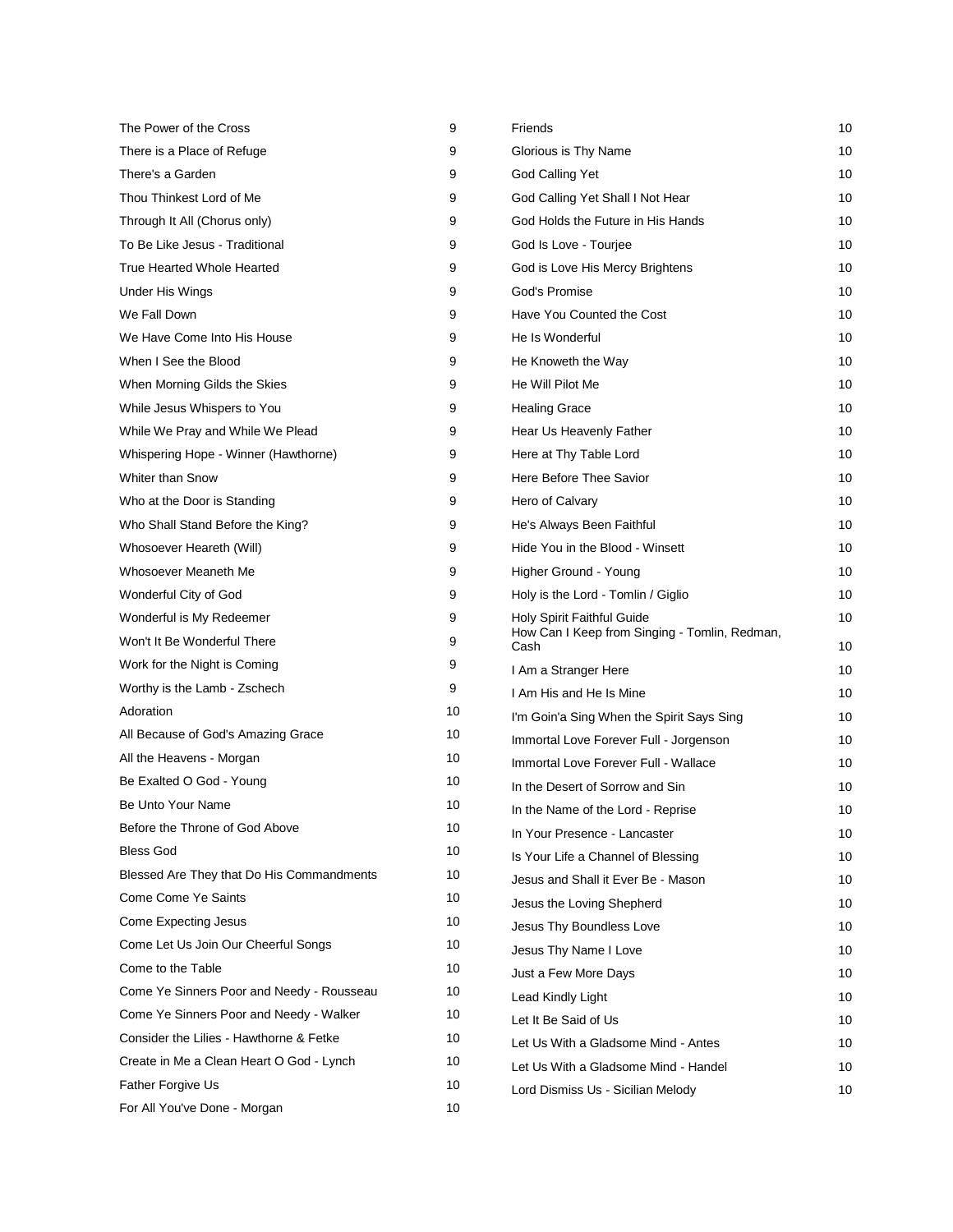| Magnificat - Gill                          | 10 | The First Million Years                   | 10 |
|--------------------------------------------|----|-------------------------------------------|----|
| Mighty to Save                             | 10 | The Haven of Rest                         | 10 |
| Must I Go and Empty Handed                 | 10 | The Last Mile of the Way                  | 10 |
| My Latest Sun is Sinking Fast              | 10 | The Offering of Calvary                   | 10 |
| My Name Is In the Book of Life             | 10 | There Is No Other Name                    | 10 |
| Now Thank We All Our God - Fritsch         | 10 | There's a Land Beyond the River           | 10 |
| Now to Him                                 | 10 | Thou Whose Almighty Word                  | 10 |
| O Draw Me Lord                             | 10 | Twas on that Night - William              | 10 |
| O for a Heart to Praise My God - Glaser    | 10 | We are Called to Be God's People          | 10 |
| O for a Heart to Praise My God - Haweis    | 10 | We are the Body of Christ                 | 10 |
| O for a Heart to Praise My God - Pond      | 10 | What Will Your Answer Be                  | 10 |
| O for a Heart to Praise My God - Simpson   | 10 | What Wondrous Love is This                | 10 |
| O God of Infinite Mercy                    | 10 | When All of God's Singers Get Home        | 10 |
| O I Want to See Him                        | 10 | Who Will Follow Jesus                     | 10 |
| O Perfect Love                             | 10 | Why Do You Wait                           | 10 |
| O Think of a Home Over There               | 10 | You Never Mentioned Him to Me             | 10 |
| One Thing I Ask                            | 10 | Your Supper Lord Before Us Spread         | 10 |
| Prepare to Meet Thy God - Stanley          | 10 | You're the One                            | 10 |
| Rejoice in the Lord                        | 10 | Agnus Dei                                 | 11 |
| Rejoice Ye Pure in Heart - Messiter        | 10 | Ah Lord God                               | 11 |
| Sanctuary                                  | 10 | Alleluia - Traditional                    | 11 |
| Saved by Grace                             | 10 | Amazing Grace - My Chains Are Gone        | 11 |
| Savior Breathe an Evening Blessing         | 10 | Arise Shine                               | 11 |
| Savior More than Life to Me                | 10 | Back to the Bible for It All              | 11 |
| Savior Teach Me - Innocents                | 10 | <b>Beautiful Lamb</b>                     | 11 |
| Savior Teach Me - Strattner                | 10 | Before Jehovah's Awful Throne - Bourgeois | 11 |
| Savior Teach Me - Weber                    | 10 | Come Holy Spirit God and Lord             | 11 |
| Shall I Crucify My Savior (congregational) | 10 | Down in the Valley - Daugherty            | 11 |
| Since I Have Been Redeemed                 | 10 | Even Winds Whisper His Name               | 11 |
| Sing with All the Saints                   | 10 | Far Away in the Depths                    | 11 |
| Sing with All the Sons of Glory            | 10 | Father We Praise Thee (You)               | 11 |
| Sinner Saved by Grace                      | 10 | Find Us Faithful                          | 11 |
| Softly Now the Light of Day                | 10 | From Greenland's Icy Mountains            | 11 |
| Soul a Savior Thou Art Needing             | 10 | Give Thanks to the Lord - Green           | 11 |
| Spirit of God Descend Upon My Heart        | 10 | Glory to Christ Our King - Tackett        | 11 |
| Sweeter as the Years Go By                 | 10 | Go to Dark Gethsemane - Arfon             | 11 |
| Sweeter Than All                           | 10 | Go to Dark Gethsemane - Redhead           | 11 |
| Take My Life Lead Me Lord                  | 10 | God in His Mercy and His Love             | 11 |
| Tell the Good News                         | 10 | Growing Old                               | 11 |
| That Last Lonely Mile                      | 10 | Hallelujah We Shall Rise                  | 11 |
| The Christian's Welcome Home               | 10 | Happy Am I                                | 11 |
| The Family Prayer Song                     | 10 | Have You Any Room for Jesus               | 11 |
| The First Lord's Day                       | 10 | Have You Seen Jesus My Lord               | 11 |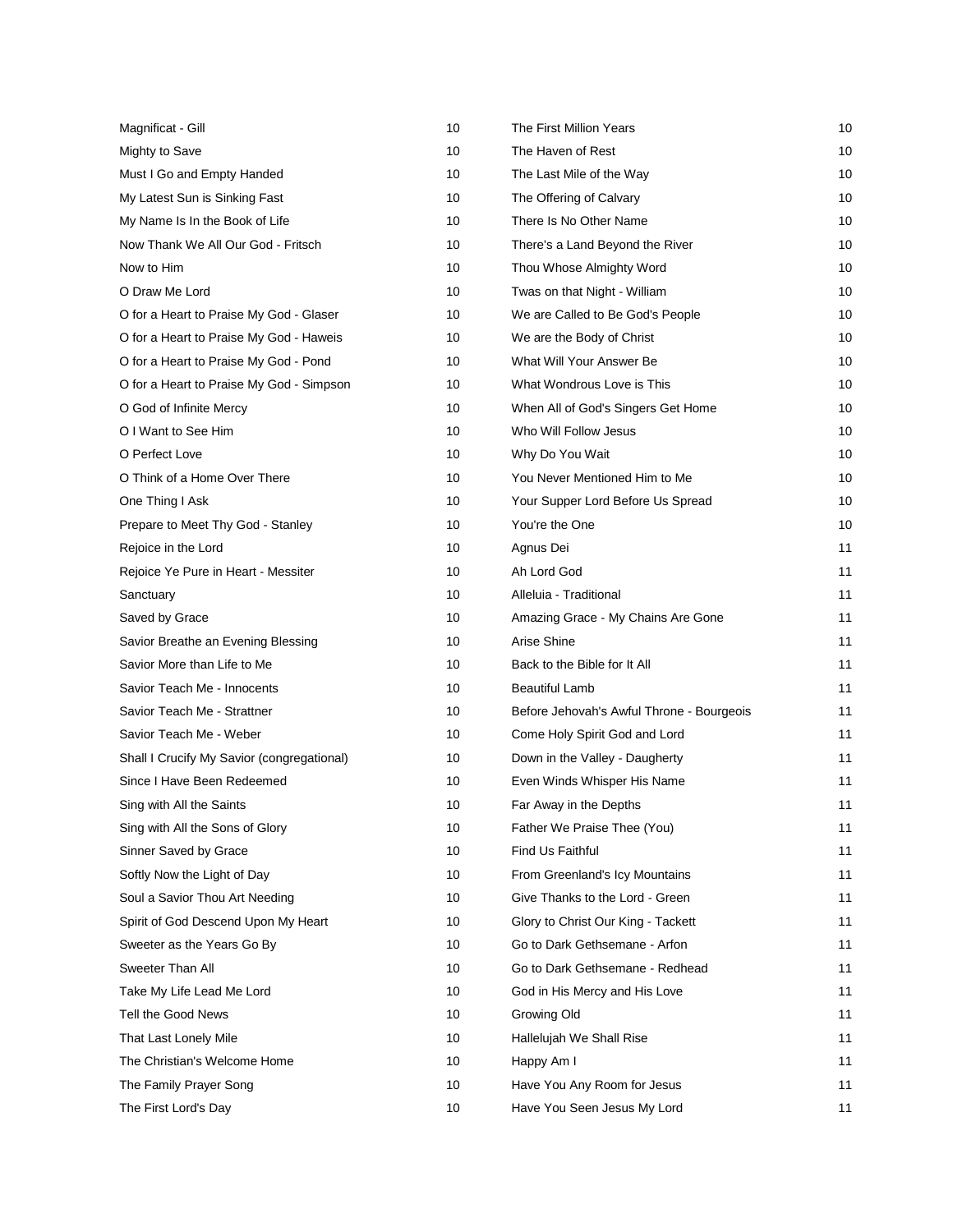| He Is Jehovah                               | 11 | One Blessed Hour with Jesus                  | 11 |
|---------------------------------------------|----|----------------------------------------------|----|
| Hide Me Rock of Ages                        | 11 | Only a Shadow Between                        | 11 |
| Hiding In Thee                              | 11 | Our Heavenly Father Understands              | 11 |
| Higher Ground - Howard                      | 11 | Praise the Savior Ye Who Know Him            | 11 |
| His Yoke is Easy - Warren                   | 11 | Resurrection - Mosley                        | 11 |
| Holy Holy Holy Hosanna - Scholtes           | 11 | Revive Us O Lord                             | 11 |
| Hosanna (Praise is Rising)                  | 11 | Rock in the Desert                           | 11 |
| How I Praise Thee Precious Savior           | 11 | Savior Divine Dwell in My Heart              | 11 |
| How Precious Is the Book Divine - Sanderson | 11 | Savior I Look to Thee                        | 11 |
| I Believe in God the Father                 | 11 | Shout Hallelujah                             | 11 |
| I Know that My Redeemer Lives - Handel      | 11 | Sing Me a Song About Jesus                   | 11 |
| I Saw the Light                             | 11 | Still Still with Thee - Mendelssohn          | 11 |
| I Shall Know Him                            | 11 | Still Still with Thee - Sankey               | 11 |
| I Want to Know Christ                       | 11 | Surrender                                    | 11 |
| I'll Go                                     | 11 | Sweet Moment of Prayer                       | 11 |
| I'll Live On                                | 11 | That We Might Be One                         | 11 |
| I'm Happy Today                             | 11 | The Angels Will Sing Welcome Home            | 11 |
| In the Hush of Early Morning                | 11 | The Blood that Stained the Old Rugged Cross  | 11 |
| It Pays to Serve Jesus                      | 11 | The Breaking of Bread                        | 11 |
| I've Found a Friend                         | 11 | The End of the Way                           | 11 |
| I've Got Peace Like a River                 | 11 | The Hand that Was Wounded for Me             | 11 |
| Jesus In the Morning                        | 11 | There is a Green Hill Far Away - Arne        | 11 |
| <b>Jesus Knows and Cares</b>                | 11 | There is a Green Hill Far Away - Horsley     | 11 |
| Jesus My Lord and Savior                    | 11 | There is a Green Hill Far Away - Shepard     | 11 |
| Jesus Walked This Lonesome Valley           | 11 | There is a Rock                              | 11 |
| Just for Today (Father God)                 | 11 | There's a Church in the Valley               | 11 |
| Learning to Lean                            | 11 | There's a Wideness in God's Mercy - Babilone | 11 |
| Let God Arise - Bacon                       | 11 | There's a Wideness in God's Mercy - Tourjée  | 11 |
| Let the Lord be Praised O Zion              | 11 | Thine Is the Glory                           | 11 |
| Lo He Comes with Clouds - Smart             | 11 | Thou Art Merciful O Father                   | 11 |
| Looking to Thee                             | 11 | To the Harvest Fields                        | 11 |
| Lord Dismiss Us in Thy Care - Finley        | 11 | Tomorrow May Be Too Late                     | 11 |
| Lord I Care Not for Riches                  | 11 | Walking in the Light - Beazley               | 11 |
| Lord I Give You My Heart                    | 11 | We Would See Jesus - Mendelssohn             | 11 |
| Love Him Love Him                           | 11 | We'll Sing Hallelujah By and By              | 11 |
| Meet Me There                               | 11 | What is He Worth to Your Soul                | 11 |
| My Faith Has Found a Resting Place          | 11 | What Shall it Profit                         | 11 |
| Not Now But in the Coming Years             | 11 | When He Cometh                               | 11 |
| O God We Praise Thee and Confess - Tallis   | 11 | When I Can Read My Title Clear - Green       | 11 |
| O the Rock Tis a Cleft                      | 11 | When I Can Read My Title Clear - Lowry       | 11 |
| O the Things We May Do                      | 11 | When I Can Read My Title Clear - O'Kane      | 11 |
| O Word of God Incarnate                     | 11 | Where Livest Thou                            | 11 |
| On the Cross                                | 11 | Will You Come                                | 11 |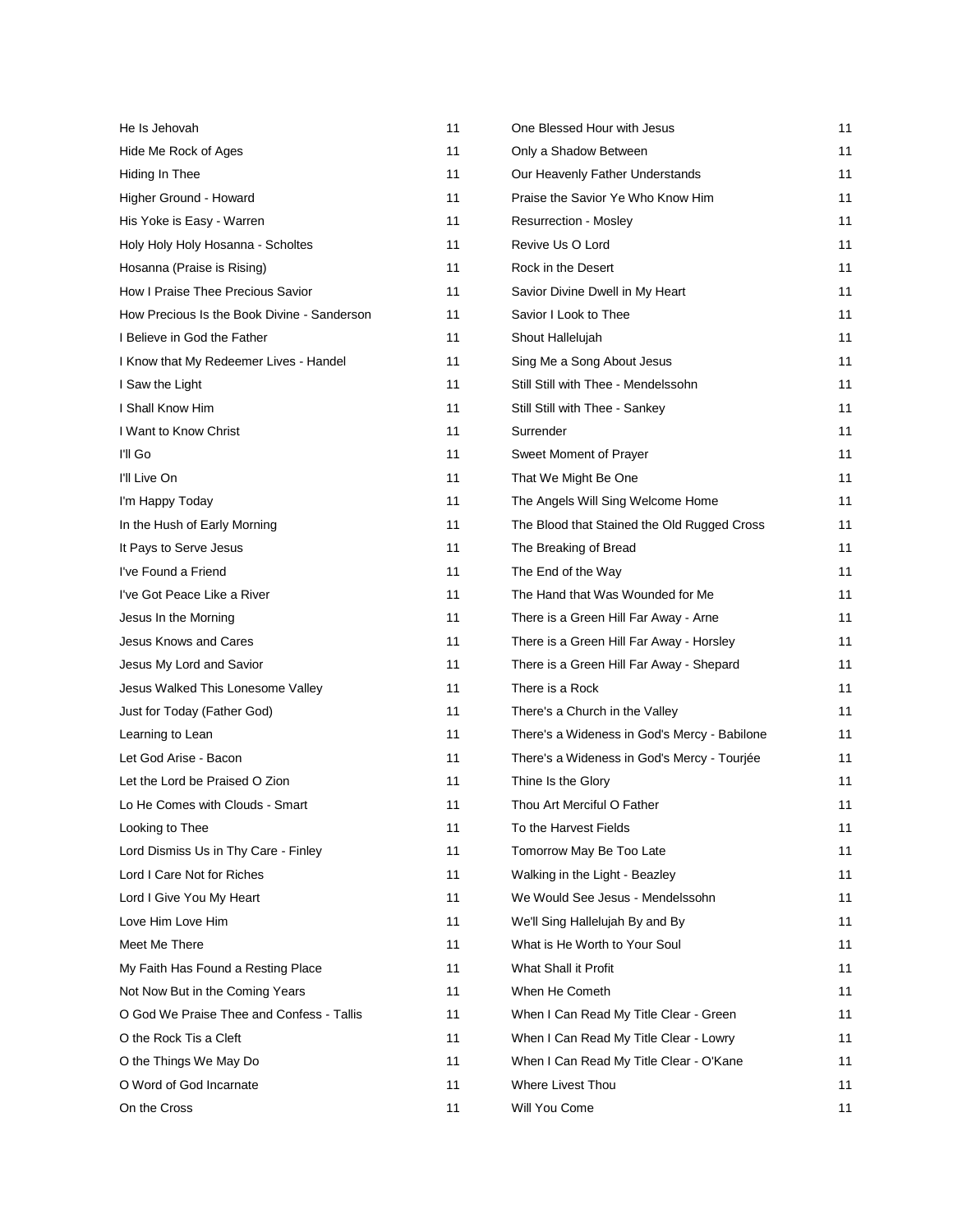| Wonderful - Lillenas                        | 11 | Here O My Lord I See Thee - Mendelssohn     | 12 |
|---------------------------------------------|----|---------------------------------------------|----|
| Work for Jesus                              | 11 | He's a Wonderful Savior to Me               | 12 |
| Wounded for Me                              | 11 | Home On the Banks of the River              | 12 |
| Your Grace is Enough                        | 11 | How Blest and How Joyous                    | 12 |
| You're Worthy of My Praise                  | 11 | How Sweet the Name of Jesus - Reinagle      | 12 |
| A Christian Home                            | 12 | I Feel Like Traveling On                    | 12 |
| All Who are Thirsty                         | 12 | I Want Jesus to Walk with Me - minor        | 12 |
| Amazing Grace - Arne                        | 12 | I Will Sing of My Redeemer - Prichard       | 12 |
| Amazing Grace - Gabriel                     | 12 | I'll Never Forsake My Lord                  | 12 |
| Amazing Grace - Southern Harmony            | 12 | I'll Put Jesus First                        | 12 |
| Amazing Grace - Stanley                     | 12 | I'm Standing on the Silent Shore            | 12 |
| Anchored in Love Divine                     | 12 | I'm Winging My Way Back Home                | 12 |
| Awake My Soul and with the Sun              | 12 | It Is Good to Sing Your Praises - Rowlands  | 12 |
| Awake My Soul Stretch Every Nerve           | 12 | Jesus Christ is Risen Today - Williams      | 12 |
| Children of the Heavenly King               | 12 | Jesus I My Cross have Taken                 | 12 |
| Christ is the World's True Light - Fritsch  | 12 | Jesus Is King                               | 12 |
| Complete                                    | 12 | Jesus Keep Me Near the Cross - Boyd         | 12 |
| Day By Day - Cantos                         | 12 | Jesus Leads                                 | 12 |
| Deep Calls to Deep                          | 12 | Jesus My Savior to Bethlehem Came           | 12 |
| Do Not Abandon Me - choral                  | 12 | Just Think of the Love of Jesus             | 12 |
| Do Not Abandon Me - congregational          | 12 | Launch Forth                                | 12 |
| Enter into His Gates                        | 12 | Let God Arise - Tomlin                      | 12 |
| Everybody Will Be Happy Over There          | 12 | Let the Whole Creation Cry - Williams       | 12 |
| Father God - Schelske (Just for Today)      | 12 | Lift Every Voice and Sing                   | 12 |
| Glorious Day - Bleecker & Hall              | 12 | Little is Much When God is In It            | 12 |
| Glory                                       | 12 | Looking for a City - Dalton                 | 12 |
| Glory to God Forever                        | 12 | Lord I Believe - Dicus                      | 12 |
| God Be in My Head                           | 12 | Mighty God - Young                          | 12 |
| God Bless Our Native Land                   | 12 | More Like You                               | 12 |
| God is My Refuge - LeBlanc                  | 12 | Morning Has Broken                          | 12 |
| God Leads Us Along                          | 12 | My Savior My God                            | 12 |
| God of Our Life                             | 12 | My Shepherd Will Supply                     | 12 |
| God's Choir                                 | 12 | My Soul Be On Thy Guard                     | 12 |
| Hail Gladdening Light                       | 12 | No Other Name - Gay                         | 12 |
| Hallelujah Chorus - short                   | 12 | Nobody Fills My Heart Like Jesus            | 12 |
| Hark Ten Thousand Harps - Haydn             | 12 | Now the Laborer's Task is Over              | 12 |
| Hark the Voice of Jesus Calling - Jorgenson | 12 | Now Unto the King Eternal                   | 12 |
| Hark the Voice of Jesus Calling - Mozart    | 12 | O for a Thousand Tongues to Sing - Gardiner | 12 |
| Hark the Voice of Jesus Calling - Swiss     | 12 | O Holy City Seen of John                    | 12 |
| He Has Set His King in Zion                 | 12 | O Holy Savior Friend Unseen                 | 12 |
| He Took Me Out of the Pit                   | 12 | O How Love I Thy Law                        | 12 |
| Heavenly Love                               | 12 | O If My House Is Built Upon a Rock          | 12 |
| Heaven's Jubilee                            | 12 | O Jesus King Most Wonderful                 | 12 |
|                                             |    |                                             |    |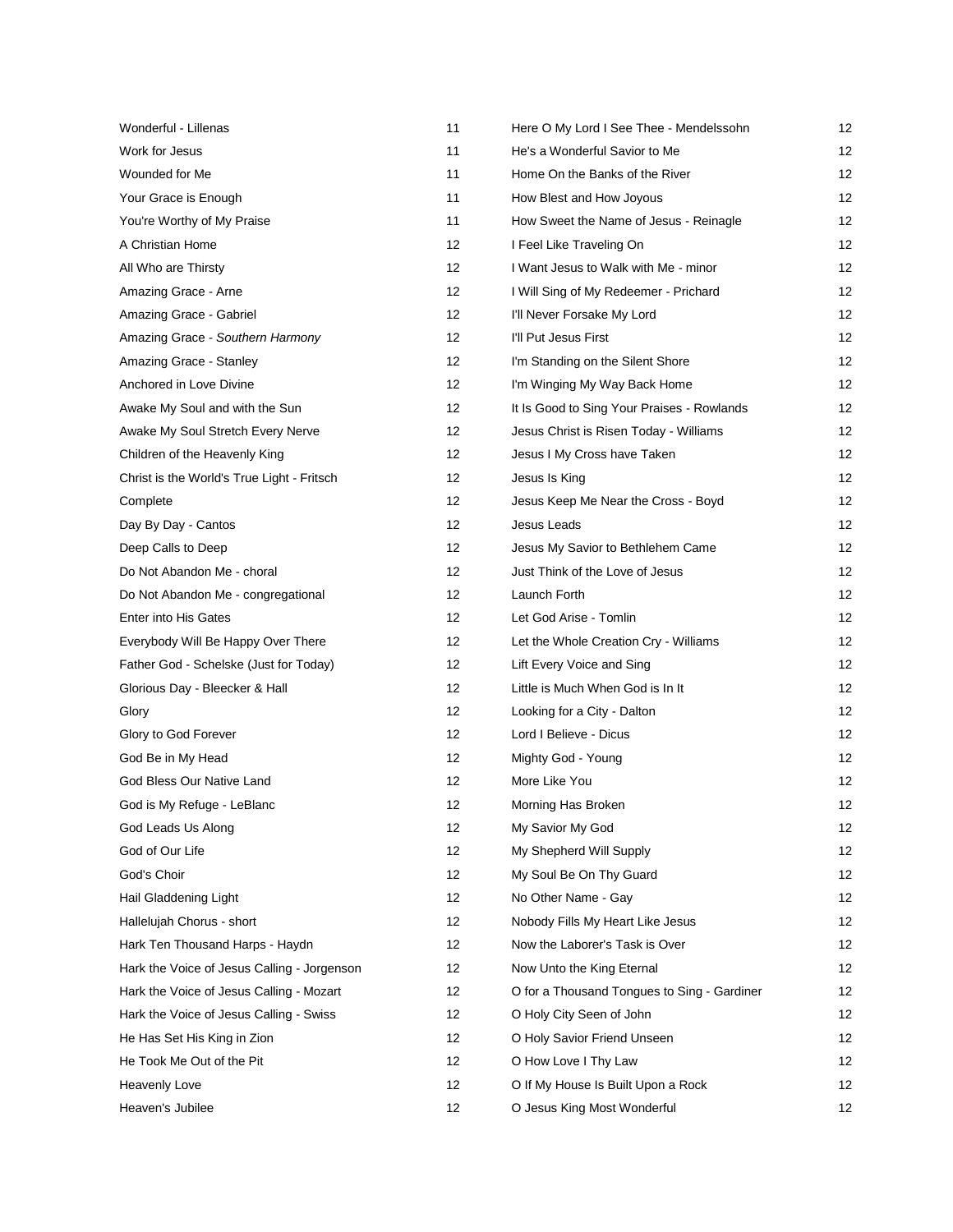| O Lord of Heaven and Earth and Sea          | 12 | Alleluia Alleluia Hearts to Heaven - Beethoven | 13 |
|---------------------------------------------|----|------------------------------------------------|----|
| O Lord Our Lord - Stafford                  | 12 | Alleluia Alleluia Hearts to Heaven - Wurzburg  | 13 |
| O Say But I'm Glad                          | 12 | Awake O Sleeper Rise from Death                | 13 |
| Once in Royal David's City                  | 12 | Be A Light for Jesus                           | 13 |
| Our Blest Redeemer ere He Breathed          | 12 | <b>Beautiful Gleanings Bring</b>               | 13 |
| Our Day of Praise is Done                   | 12 | <b>Beautiful One</b>                           | 13 |
| Rest for the Weary                          | 12 | Because of Your Love                           | 13 |
| <b>Revelation Song</b>                      | 12 | Beloved Let Us Love One Another                | 13 |
| Shepherd of Tender Youth - Bunnett          | 12 | Cast All Your Burdens on the Lord              | 13 |
| Speak O Lord                                | 12 | Child of Mine Sing On                          | 13 |
| <b>Standing Outside</b>                     | 12 | Come All Christians be Committed               | 13 |
| Sweet Beulah Land                           | 12 | Come Thou Long Expected Jesus - Nettleton      | 13 |
| Ten Thousand Reasons                        | 12 | Consider Him                                   | 13 |
| The Day Thou Gavest - Scholefield           | 12 | Creating God Your Fingers Trace - Boyd         | 13 |
| The Longer I Serve Him                      | 12 | Do Not Fear                                    | 13 |
| The Lord Is My Shepherd - Showalter         | 12 | Don't Wait Too Long                            | 13 |
| The Lord's Prayer - Malotte                 | 12 | Even Me                                        | 13 |
| The Providence of God                       | 12 | Exalted - Couchman                             | 13 |
| The Rainbow of Love                         | 12 | Father Lead Me Day by Day                      | 13 |
| The Sinless Summerland                      | 12 | Fight the Good Fight - Boyd                    | 13 |
| The Wise Man and the Foolish Man            | 12 | For God So Loved the World - Townsend/Smith    | 13 |
| They Watched Him There                      | 12 | For the Lord Is a Righteous God                | 13 |
| Thy Supper Lord Before Us Spread            | 12 | Forever We Will Sing                           | 13 |
| Victory Chant                               | 12 | Forgive Our Sins as We Forgive - Davisson      | 13 |
| We Live in a Changing World                 | 12 | Free from the Law                              | 13 |
| We Shall Meet Some Day                      | 12 | From the Cross to the Crown                    | 13 |
| We Will Worship You                         | 12 | Get Right Church                               | 13 |
| We'll Soon Be Done With Troubles and Trials | 12 | Good to Me                                     | 13 |
| What Would Jesus Do                         | 12 | Hail Morning Known Among the Blest - Knapp     | 13 |
| When All Thy Mercies - Cole                 | 12 | Hail to the Brightness                         | 13 |
| When the Saints Go Marching In              | 12 | Hail to the Lord's Anointed - Mendebras        | 13 |
| Where Cross the Crowded Ways                | 12 | He Did it All for Me - Brock                   | 13 |
| Whisper a Prayer                            | 12 | Heaven's Road                                  | 13 |
| Who                                         | 12 | He's Got the Whole World in His Hands          | 13 |
| Who Am I - Goodman                          | 12 | He's My Lord                                   | 13 |
| Wonderful Man of Galilee                    | 12 | Holy Bible Book Divine - Weber                 | 13 |
| A Broken Spirit                             | 13 | How Sweet the Name of Jesus - Bradbury         | 13 |
| A Friend Like You                           | 13 | If Thou But Suffer God to Guide                | 13 |
| A New and Living Way                        | 13 | I'll Leave it All Behind                       | 13 |
| A Simple Prayer                             | 13 | I'm a Pilgrim                                  | 13 |
| All Creation Worships You                   | 13 | I'm Bound for the Land of Canaan               | 13 |
| All in the Name of Jesus                    | 13 | I'm Gonna View that Holy City                  | 13 |
| All to Us                                   | 13 | In Memory - Tackett                            | 13 |